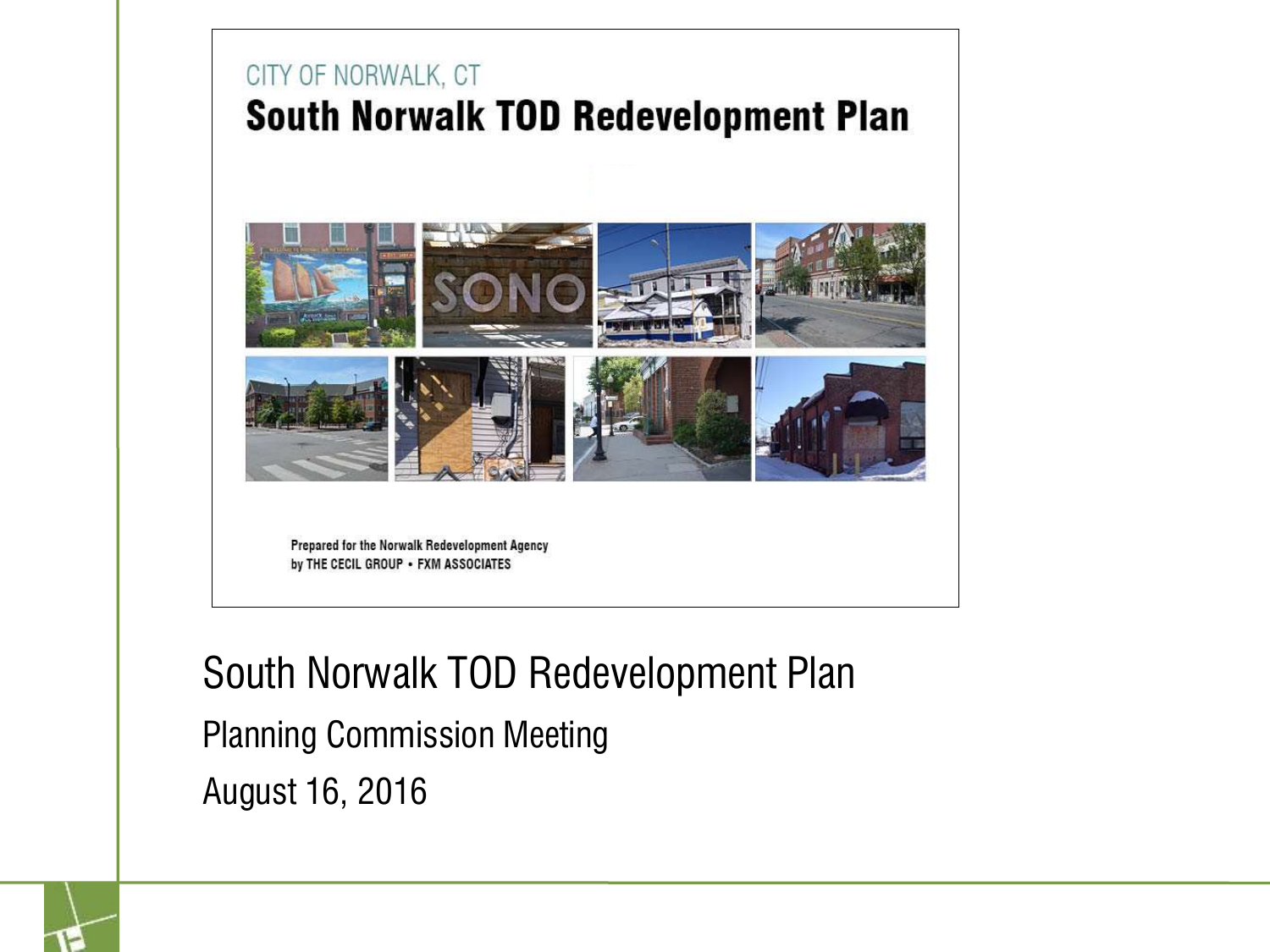# **Agenda**

- Statutory Responsibility of Planning Commission
- Changes to Proposed Zoning
	- **Springwood-Whistleville Village District**
	- **TOD District**
- **Presenters** 
	- **Tim Sheehan, Norwalk Redevelopment Authority**
	- **Emily Keys Innes, AICP LEED AP ND, The Cecil Group**

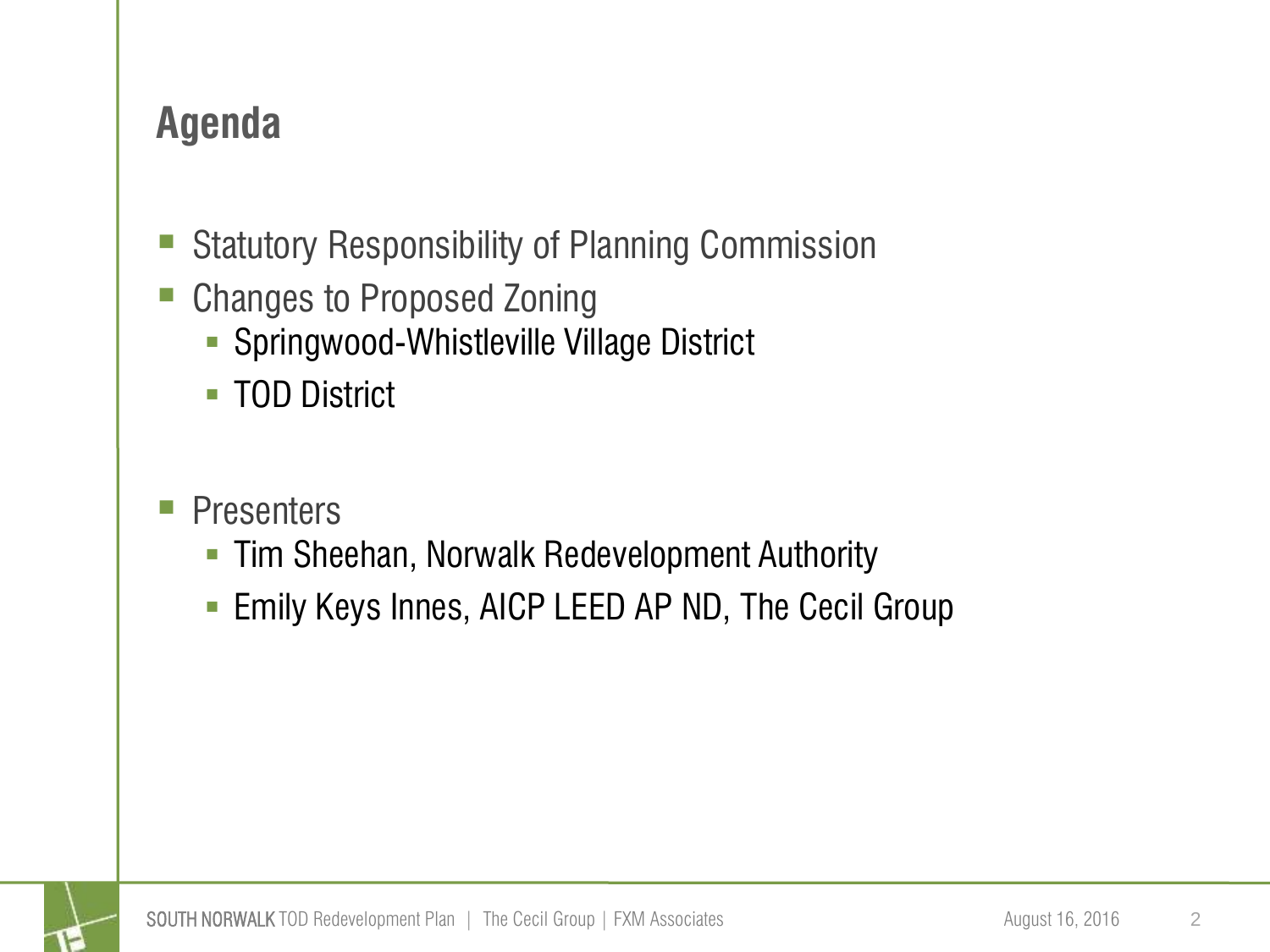# **What is the objective of TOD?**

The question is not whether Norwalk wants to develop; it's how we want to develop. To strengthen Norwalk's urban economy and promote greater equity, we need to provide people of all incomes with more housing options in stable and growing urban neighborhoods. Neighborhoods that provide appropriately balanced commercial development, jobs and active livable environments which are centered around and build on our existing public transportation assets.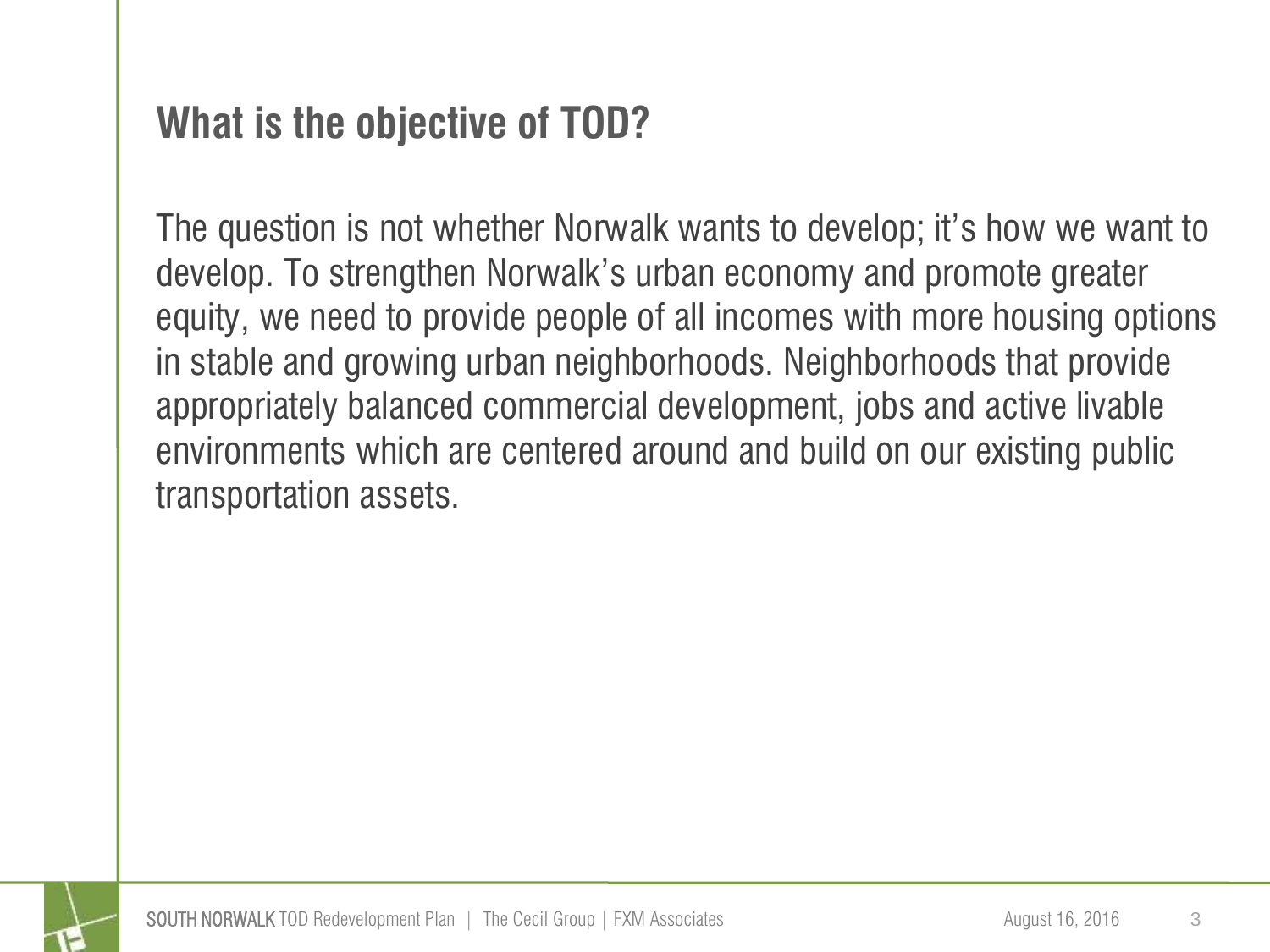# **Partnership for Strong Communities**



**http://www.pschousing.org/**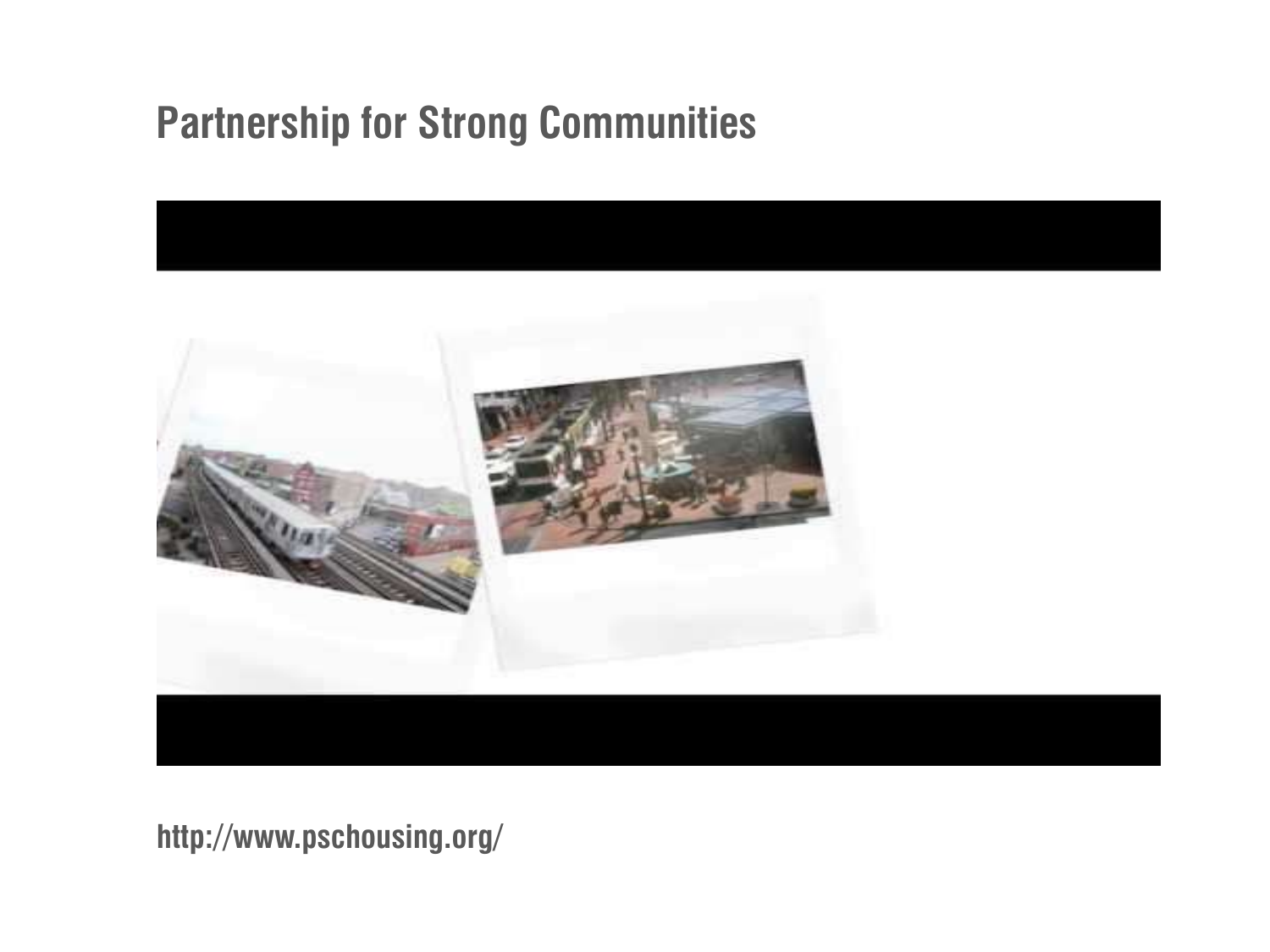# **Statutory Responsibility of Planning Commission**

- **Sec. 8-127. Preparation and approval of redevelopment plan. Notice of approval. Review.**
	- The redevelopment agency shall request the written opinion of the planning agency on all redevelopment plans prior to approving such redevelopment plans.
	- Such written opinion shall include a determination on whether the plan is consistent with the plan of conservation and development of the municipality adopted under section 8-23.

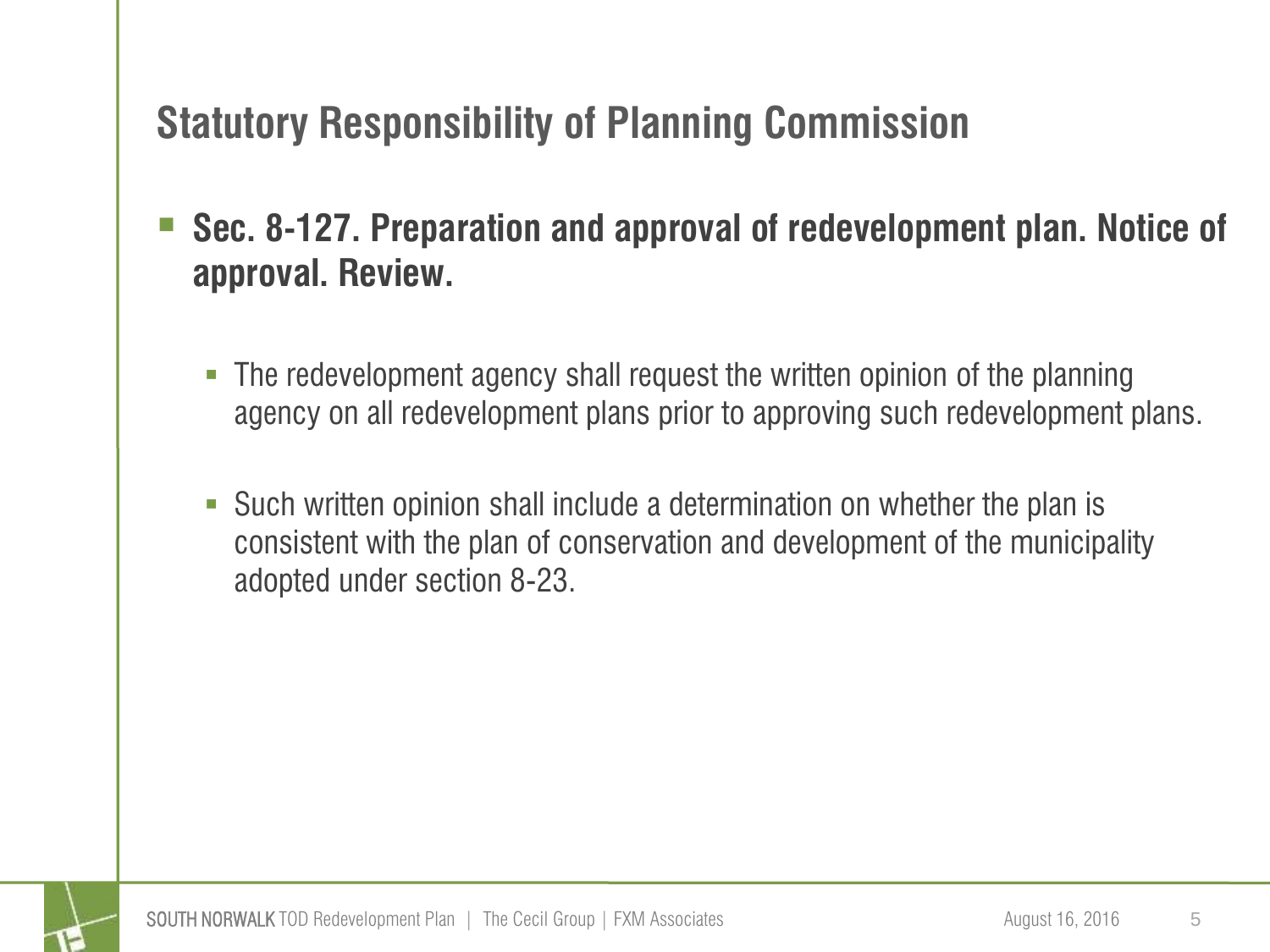# **Chapter 130 Section 8-125 Definitions**

A "redevelopment plan" means a plan that includes:

- $\blacksquare$  (A)
	- (i) A description of the redevelopment area and the condition, type and use of the structures therein, and
	- (ii) specification of each parcel proposed to be acquired, including parcels to be acquired by eminent domain;
- $\blacksquare$  (B) the location and extent of the land uses proposed for and within the redevelopment area, such as housing, recreation, business, industry, schools, civic activities, open spaces or other categories of public and private uses;
- (C) the location and extent of streets and other public utilities, facilities and works within the redevelopment area;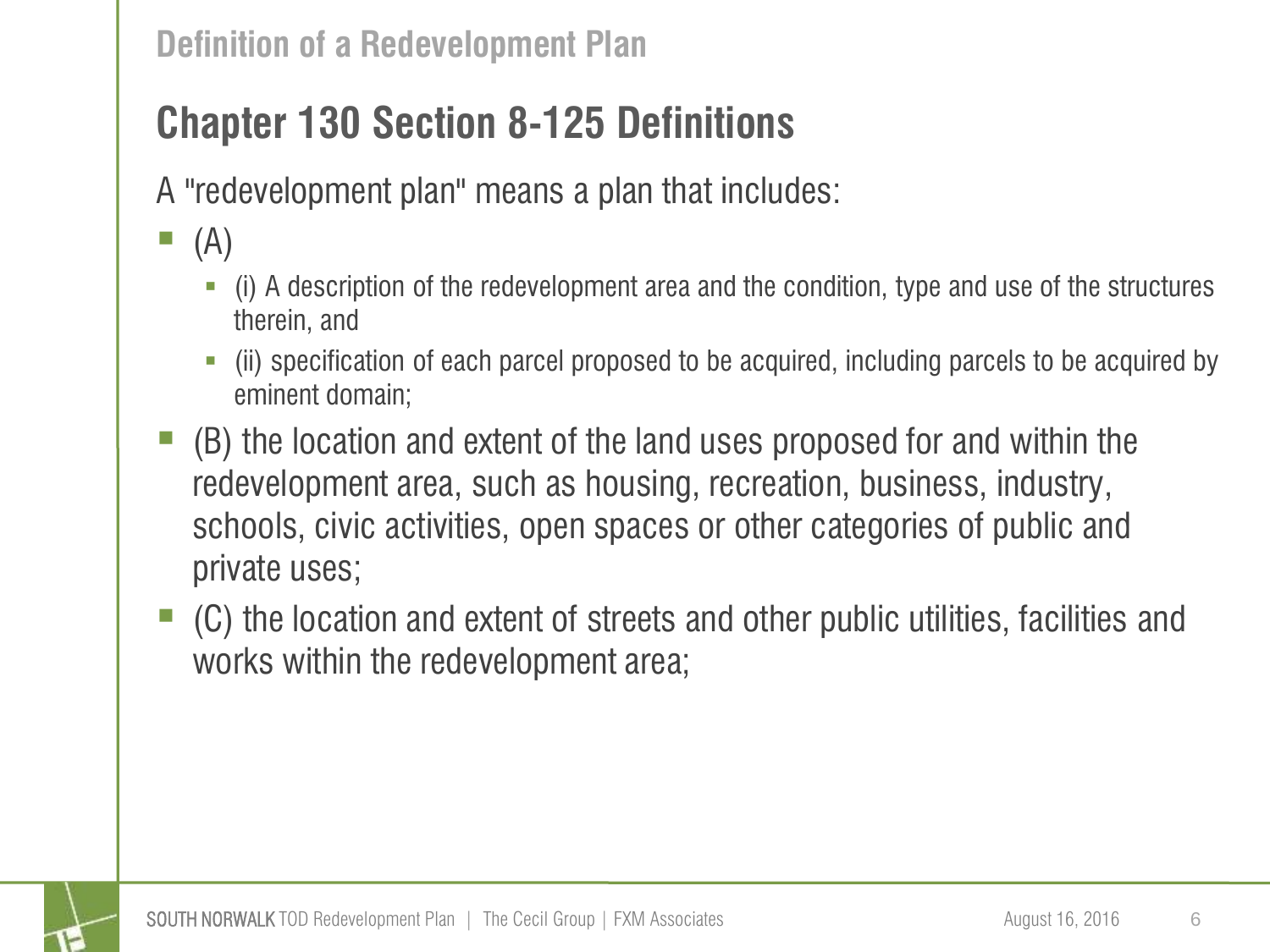# **Chapter 130 Section 8-125 Definitions**

- (D) schedules showing the number of families displaced by the proposed improvement, the method of temporary relocation of such families and the availability of sufficient suitable living accommodations at prices and rentals within the financial reach of such families and located within a reasonable distance of the area from which such families are displaced;
- (E) present and proposed zoning regulations in the redevelopment area;
- $\blacksquare$  (F) a description of how the redevelopment area is deteriorated, deteriorating, substandard or detrimental to the safety, health, morals or welfare of the community; and
- (G) any other detail including financial aspects of redevelopment which, in the judgment of the redevelopment agency authorized herein, is necessary to give it adequate information;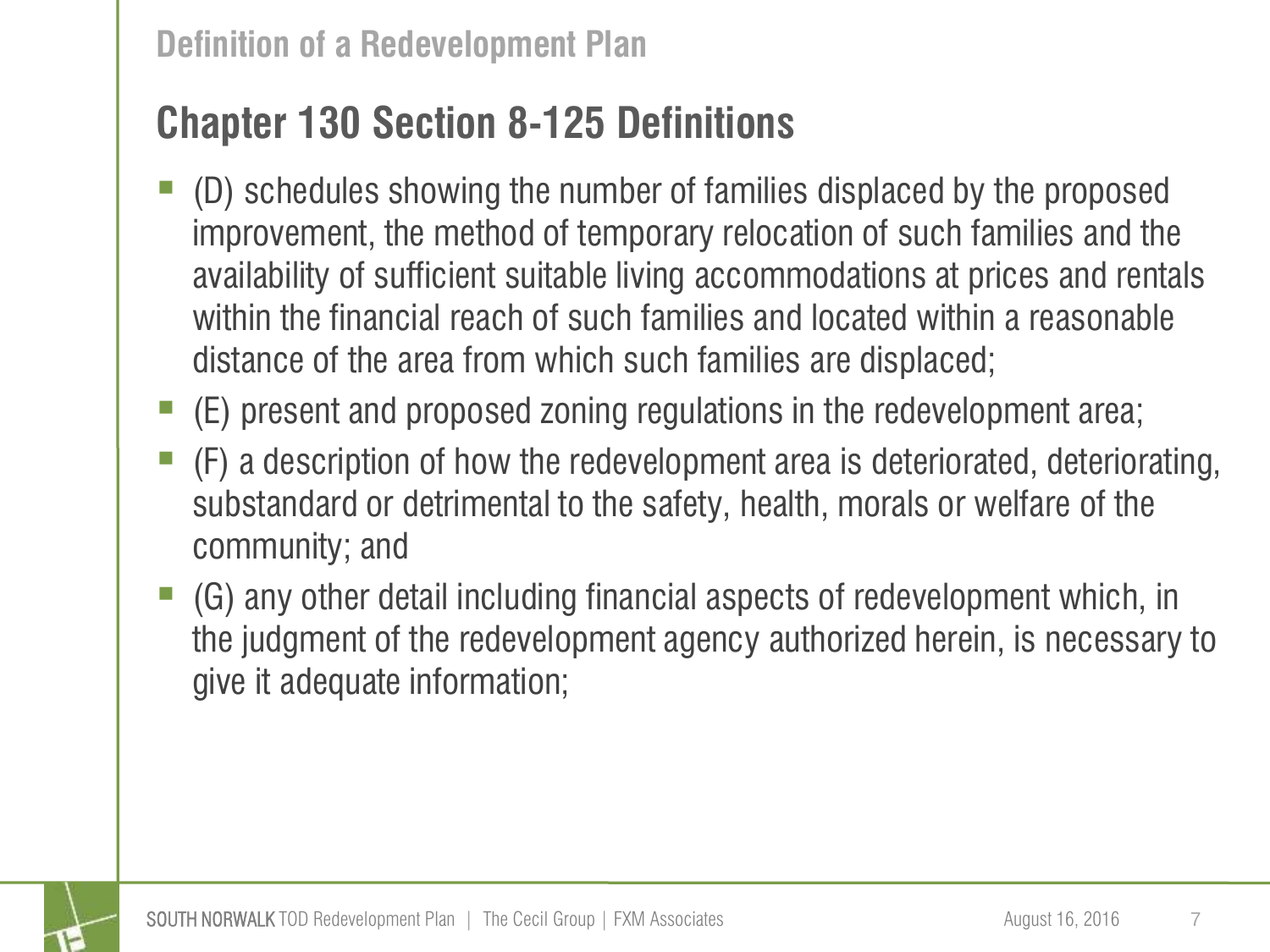# **Transit-Oriented Development and the** *TOD Strategy*



SOUTH NORWALK TOD Redevelopment Plan | The Cecil Group | FXM Associates August 16, 2016 8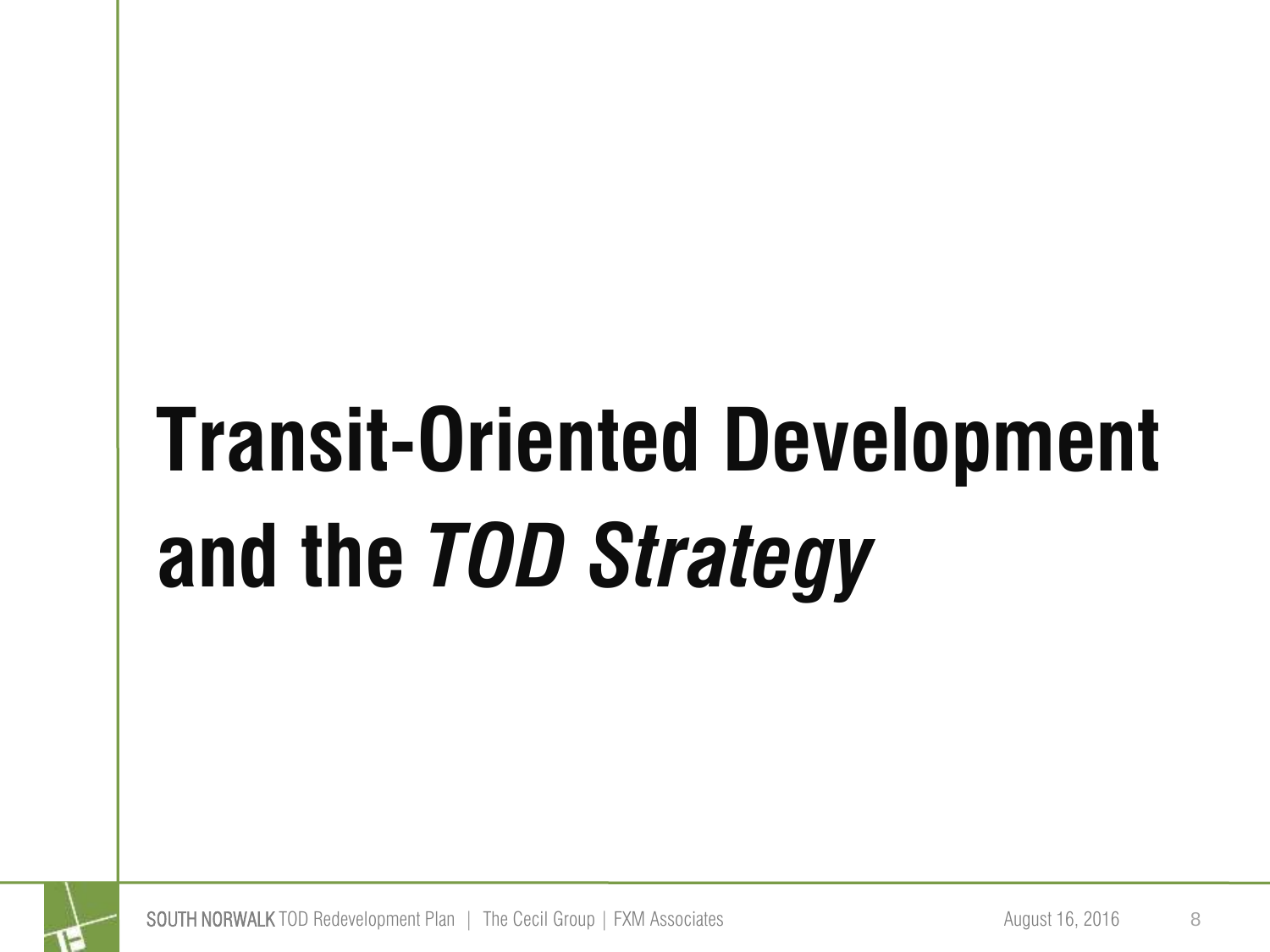# *South Norwalk TOD Strategy* **South Norwalk TOD Strategy**

- *South Norwalk Railroad Station Area Transit Oriented Development Strategy*
	- **The Cecil Group began work** in 2010
	- **Final report October 2011**
	- Based on earlier studies and City policy for centering development around South Norwalk Rail Station



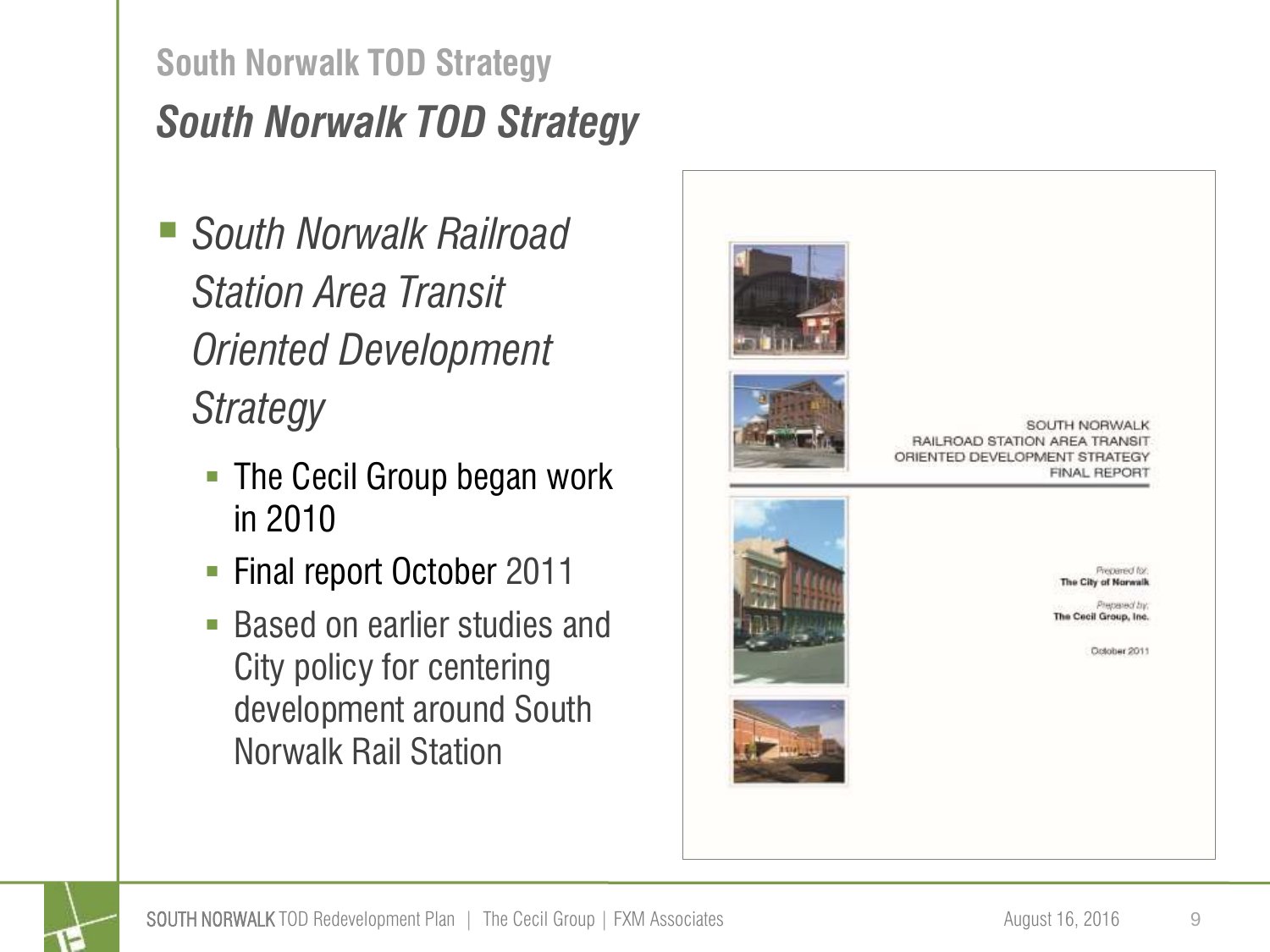### **South Norwalk TOD Strategy**

# *South Norwalk TOD Strategy*

- **Involved significant public participation** 
	- 2010 2011 Community Outreach:
		- 31 Community Interviews
		- 7 Stakeholder Meetings
		- 4 Planning Coordination Meetings
		- 4 Community workshops in English, Spanish and Creole
- Defined goals for:
	- Neighborhoods
	- **Economics and Development**
	- Urban Design Character and Qualities
	- **Diversity**
	- **-** Circulation and Transportation
	- **Community Security and Safety**

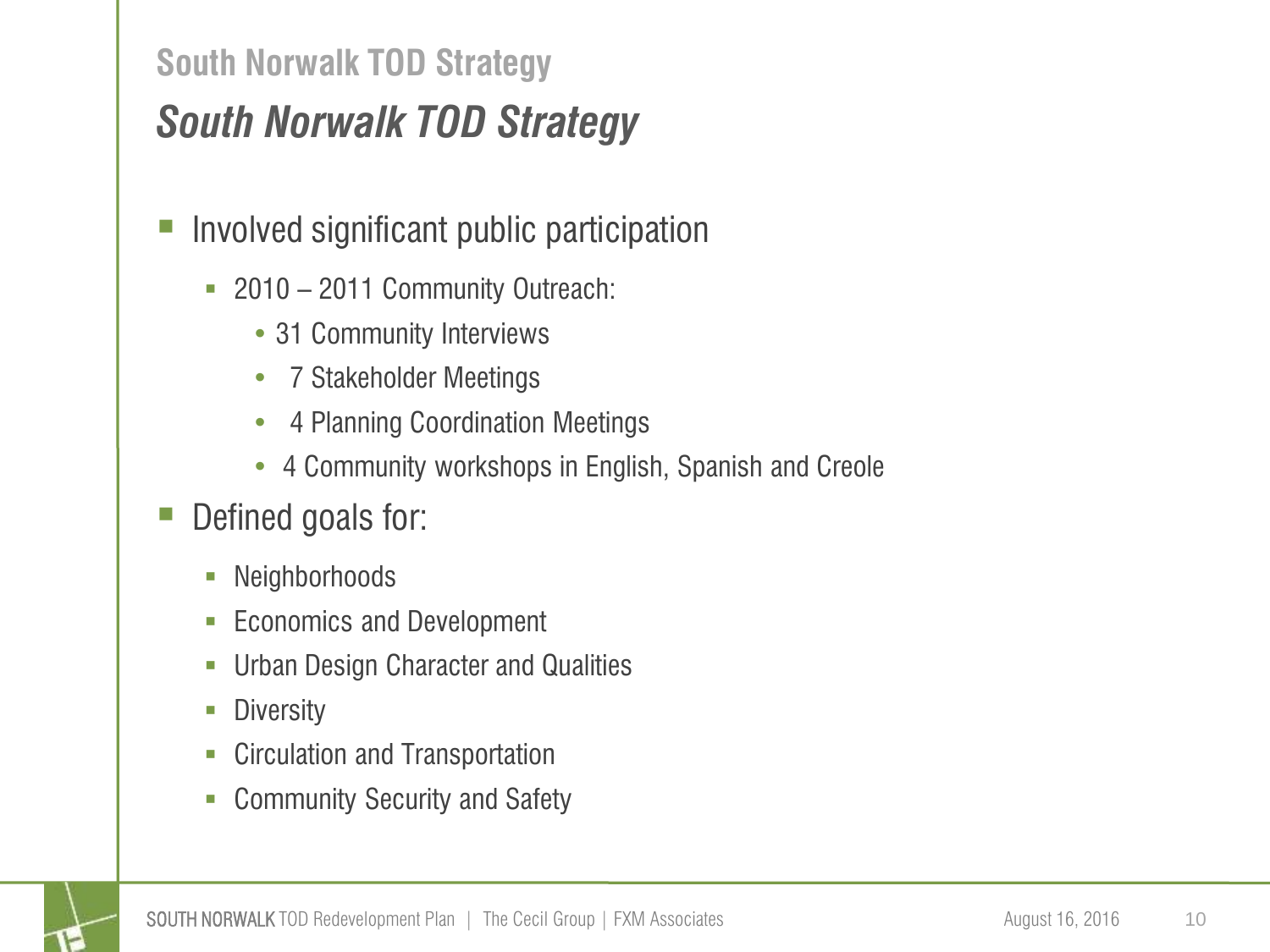# **Draft** *South Norwalk TOD Redevelopment Plan*



SOUTH NORWALK TOD Redevelopment Plan | The Cecil Group | FXM Associates August 16, 2016 11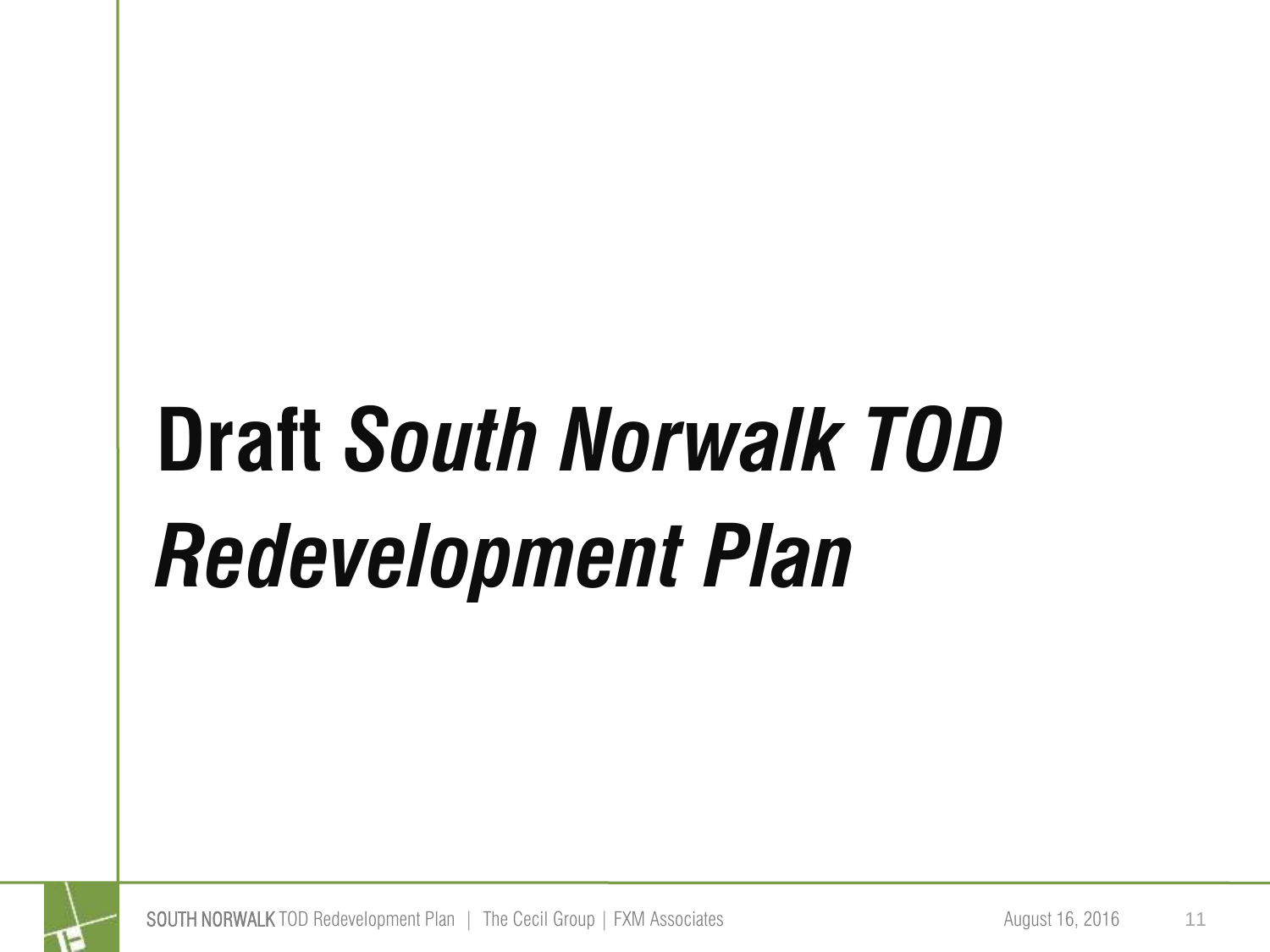#### **South Norwalk TOD Redevelopment Plan**

# *Draft Redevelopment Plan*

- Meets requirements of Enabling legislation: CGS Chapter 130 Section 8-127
- $\blacksquare$  Has been online and available for public comment
	- $\blacksquare$  June 16
	- $\blacksquare$  June 29
- Currently in public process for approval
	- Planning Commission (consistency with POCD)
	- Common Council (approval)

#### CITY OF NORWALK, CT **South Norwalk TOD Redevelopment Plan**





Prepared for the Norwalk Redevelopment Agency by THE CECIL GROUP . FXM ASSOCIATES

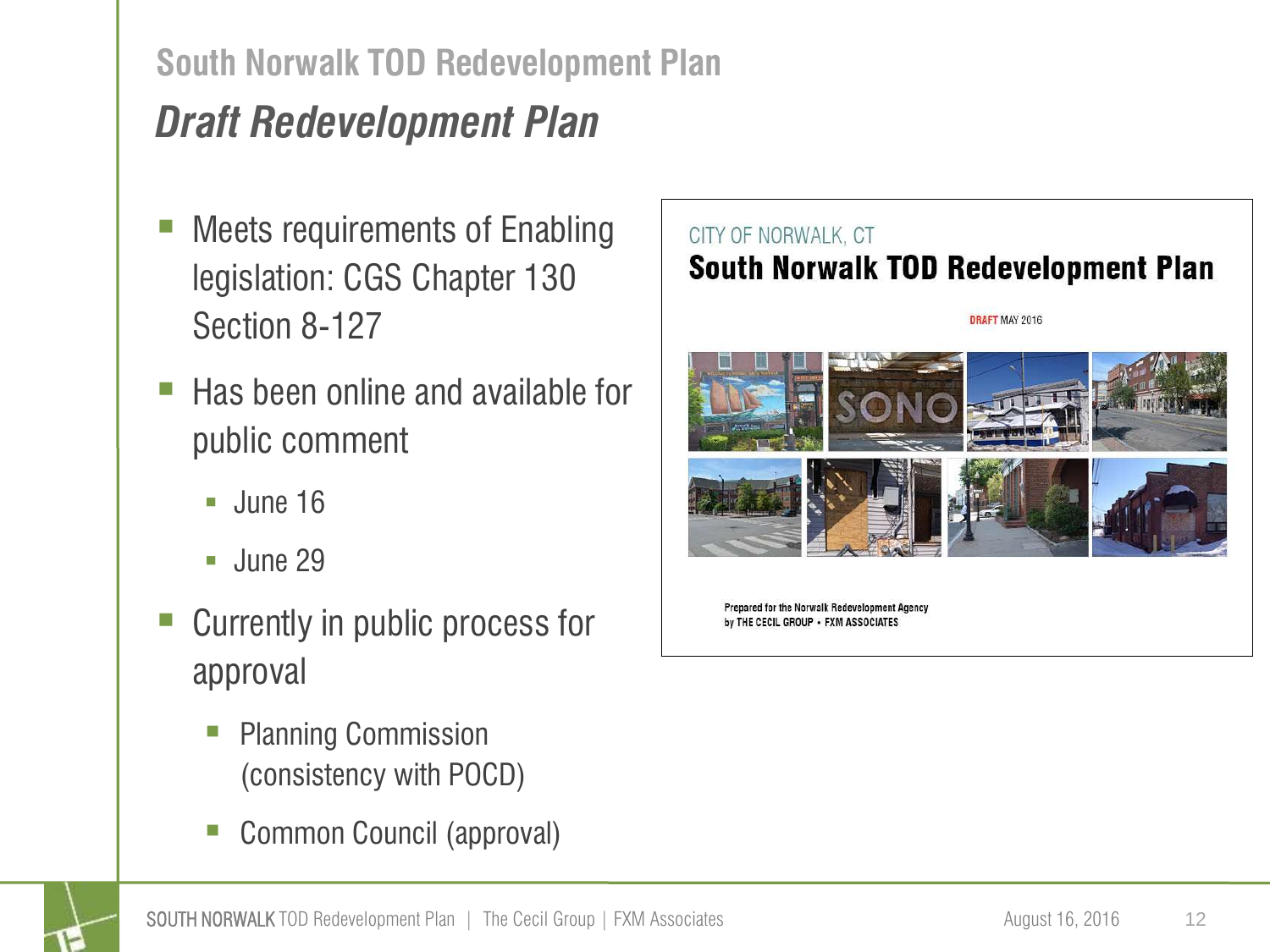# **Plan Findings**

- The Redevelopment Area is a blighted area under Chapter 130 of the Connecticut State Statutes
	- **Presence of incompatible land uses**
	- **Presence of existing environmental conditions that cannot be addressed by the private** market alone
	- Existing flood conditions that cannot be addressed by the private market alone
- The proposed Redevelopment Plan will materially improve conditions by providing development incentives to address existing conditions of blight over time:
	- $\blacksquare$  Replace incompatible land uses with infill development
	- Replace existing older housing stock with infill development
	- Address flood conditions with appropriate building and site design guidelines for new development
	- **Protect existing historic buildings**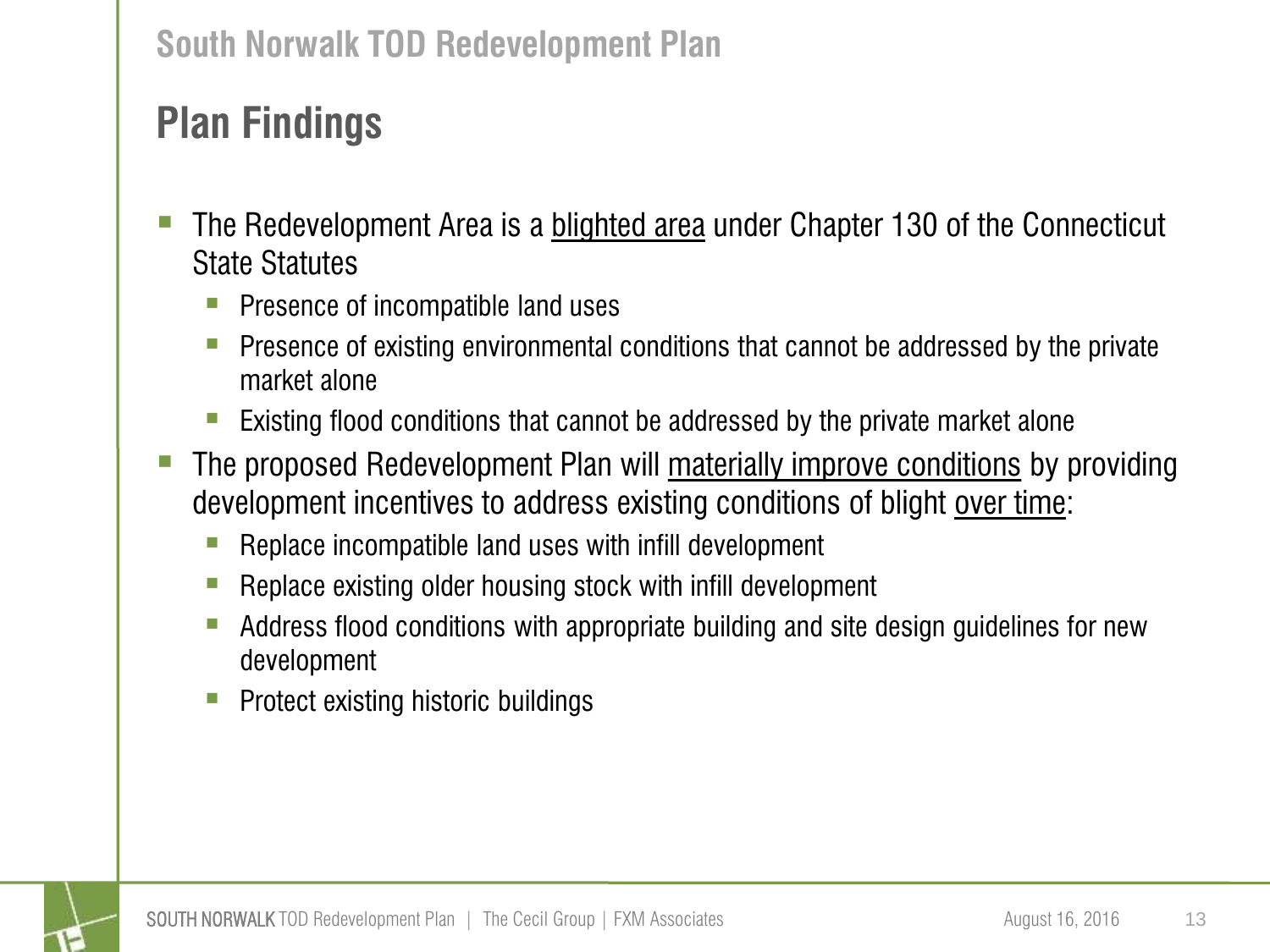#### **South Norwalk TOD Redevelopment Plan**

# **Plan Findings**

#### Sufficient Housing Exists for Relocation

- Changes to the area are expected to take place over time the Redevelopment Plan does not include a specific project that would require relocation
- The proposed zoning for the TOD District requires the replacement of existing Workforce Housing (118-1050) in new development at 50% of the State Median Income as defined by CGS 8-30g-8
- A bonus incentive is available to developers who replace existing de facto affordable housing at 80% of the State Median Income
- **The proposed Redevelopment Plan is consistent with the City's POCD** 
	- Supports POCD goals for
		- **Economic development**
		- **Affordable housing**
		- **Transportation improvements**
		- **Historic preservation**
		- Urban design

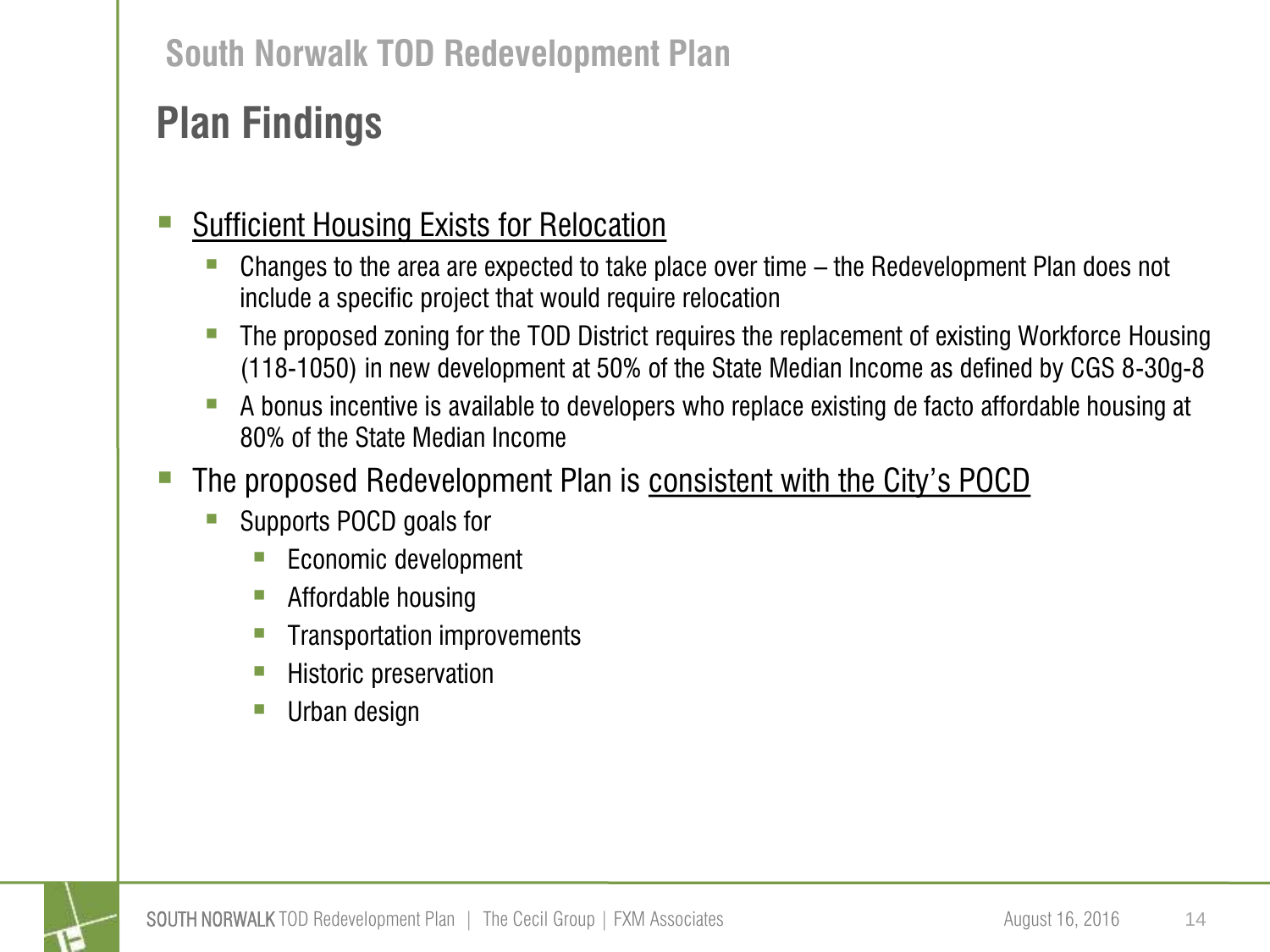#### **South Norwalk TOD Redevelopment Area**

# **Redevelopment Area**

- Two Subareas
	- TOD District
	- Lexington Avenue Neighborhood
- Subareas have different zoning regulations and design guidelines
- Lexington Avenue Neighborhood added to the plan in response to community comments at June public meetings

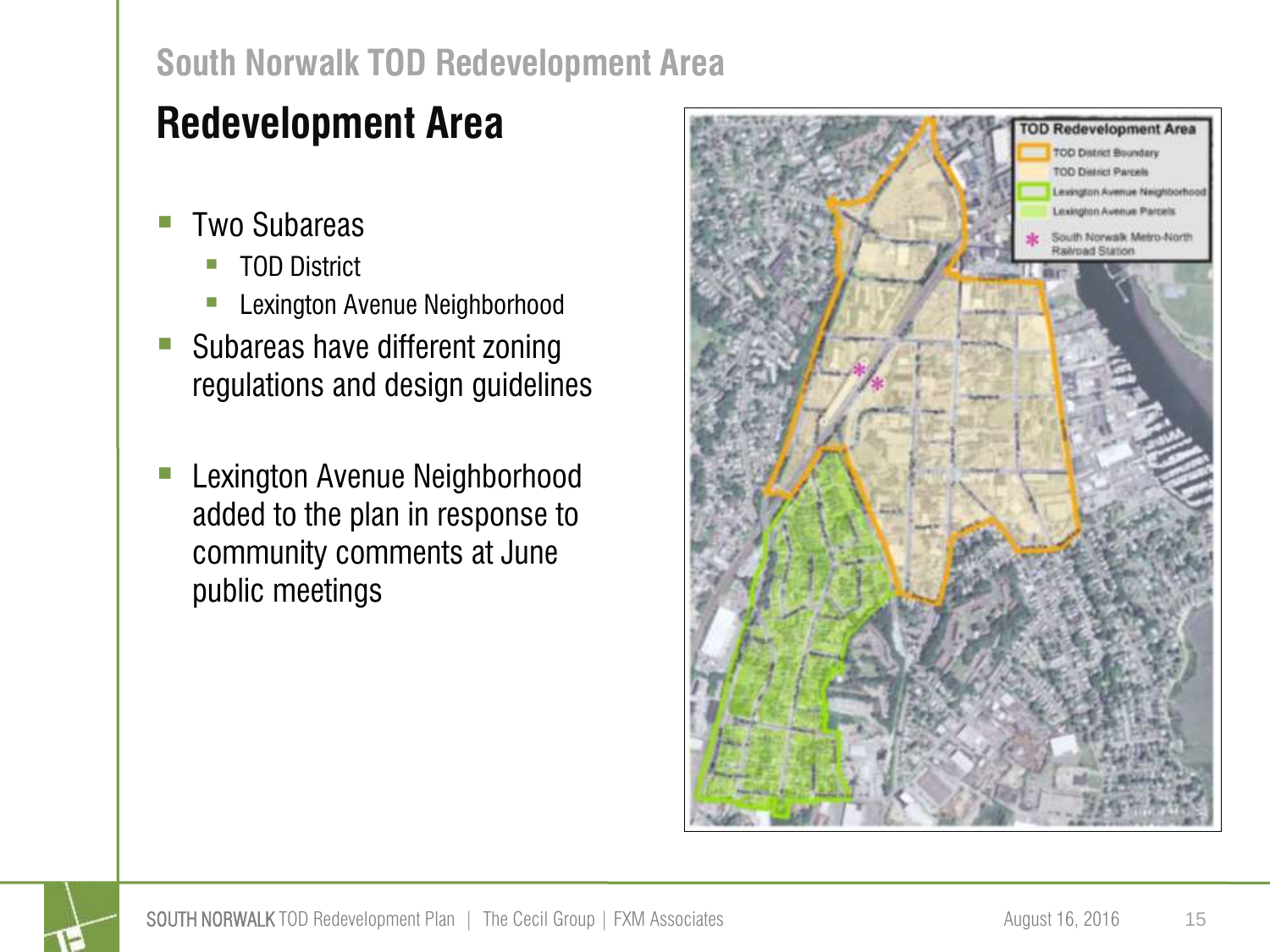# **Purpose and Goals**

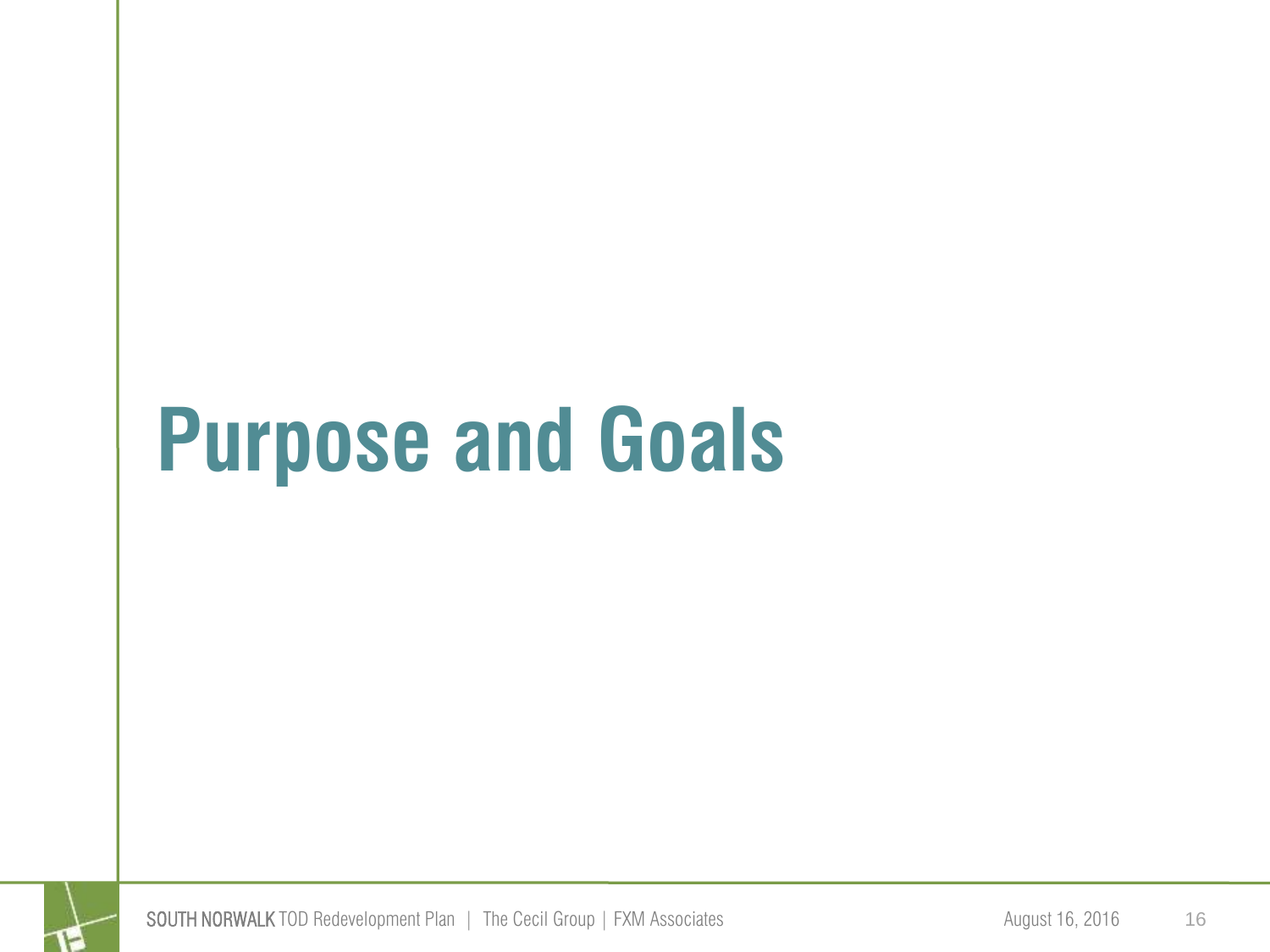#### **South Norwalk TOD Redevelopment Plan**

# **Purposes of this Redevelopment Plan**

- Support the transition from the current conditions to a walkable, mixed-use district, centered on the South Norwalk Rail Station, and connected to the surrounding neighborhoods with safe access for pedestrians, bicyclists, and motor vehicles
- Support a range of housing options in terms of type and affordability that sustain a mix of incomes
- Accommodate existing businesses and residents
- Address current conditions of blight and prevent future blight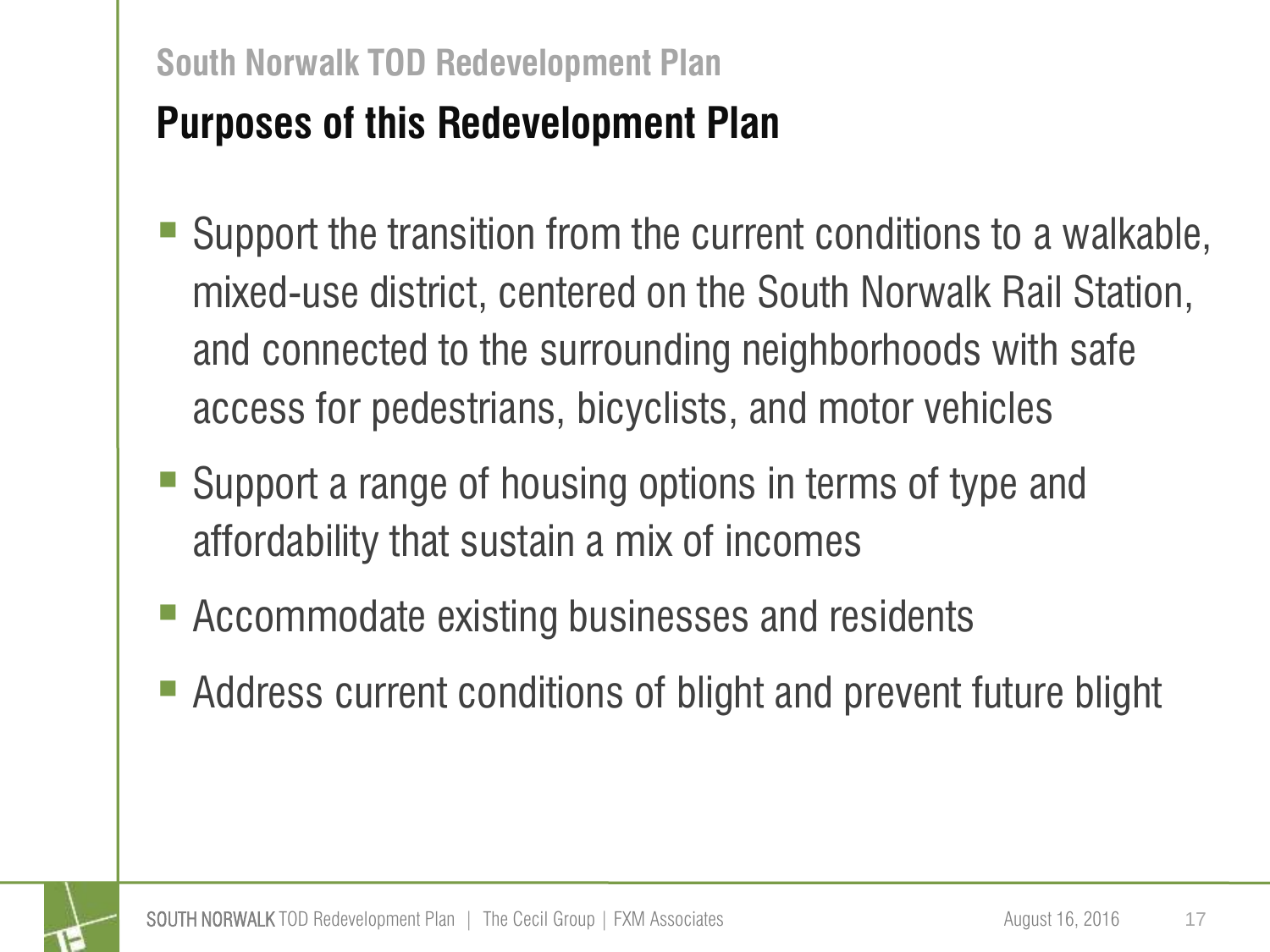# **Implementation**

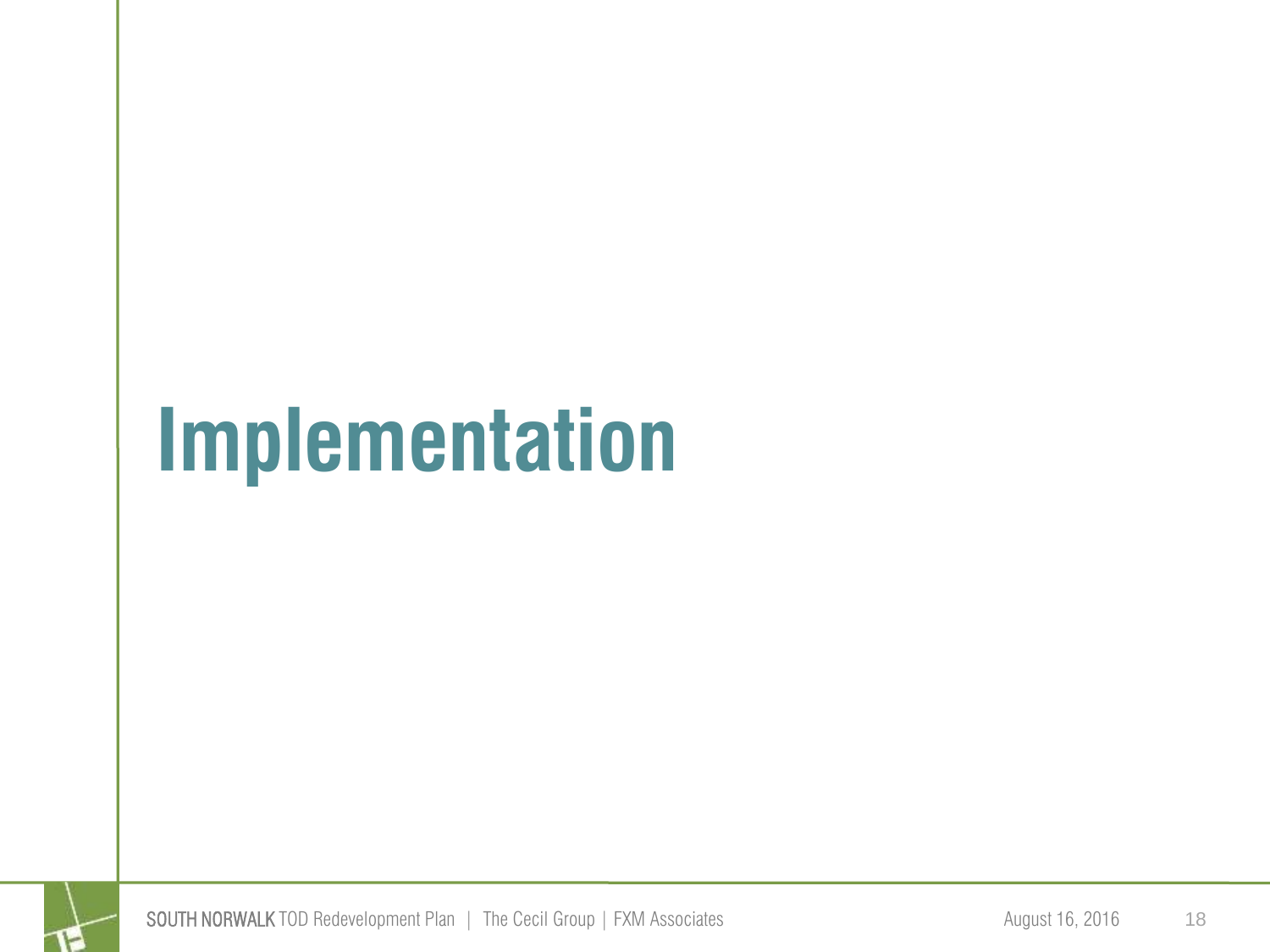#### **Implementation**

# **The Redevelopment Plan will…**

- Address existing conditions of blight
	- Suspected environmental contaminants (brownfields, lead paint)
	- Incompatible land uses
- Help prevent future conditions of blight
	- Damage from significant flood events
- Create incentives for changes in land use
	- Support mixed-use development and higher density around the train station
	- Allow uses as-of-right and limit discretionary decisions
	- **-** Reduce number of zoning districts and simplify requirements
- **Protect existing conditions which are of value to the community** 
	- Provide incentives to retain historic buildings
	- Preserve existing number of housing units at current affordability levels
	- Create additional Workforce Housing under Section 118-1050
	- Enforce design guidelines that reflect plan goals and community values

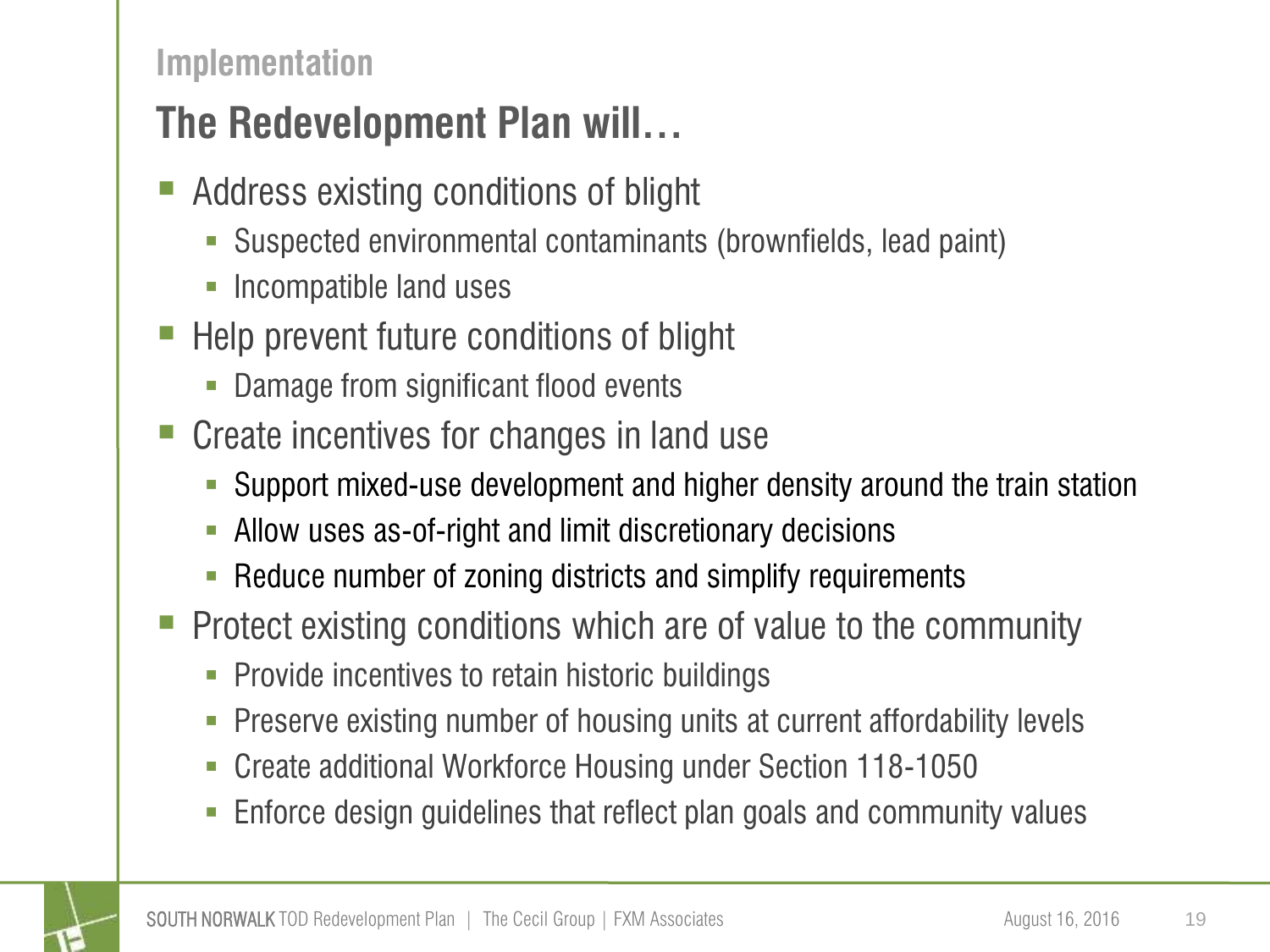#### **Implementation**

# **Implementation Strategy**

- Based on goals and related actions from *South Norwalk TOD Strategy*
- Actions include
	- Improvements to public infrastructure to accommodate pedestrians, bicyclists, and drivers throughout the area
	- Support for a diversity of housing types, including affordable housing
	- Support for mixed use development near the rail station
	- Protection of historic resources
	- Recognition of the diverse residential population and mix of businesses and how that diversity improves the strength of the area
- Includes expanded design guidelines
- Recommends consistent zoning for both subareas
- Infill will be incremental over time and based on market conditions

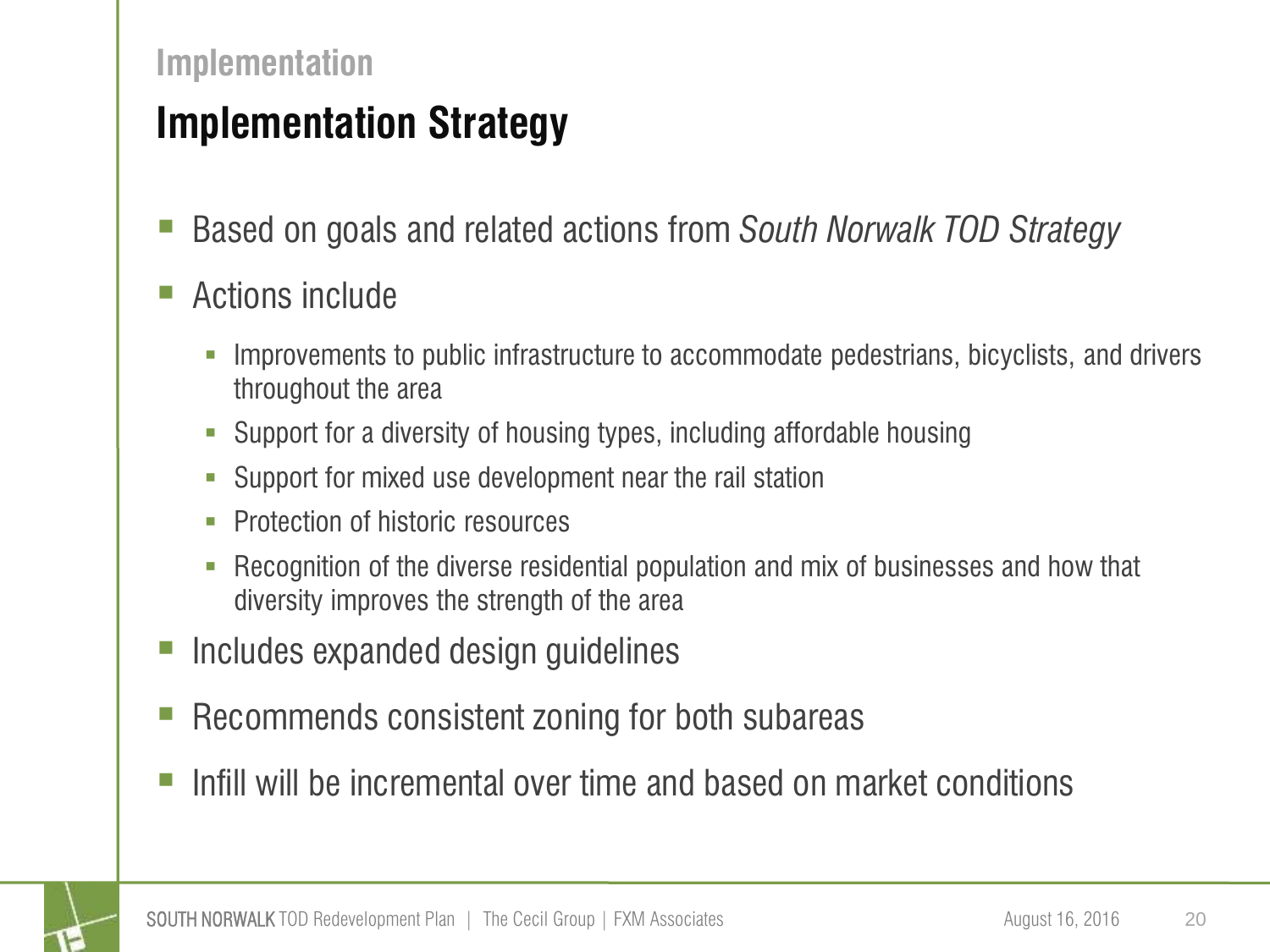# **Proposed Design Guidelines**



SOUTH NORWALK TOD Redevelopment Plan | The Cecil Group | FXM Associates August 16, 2016 21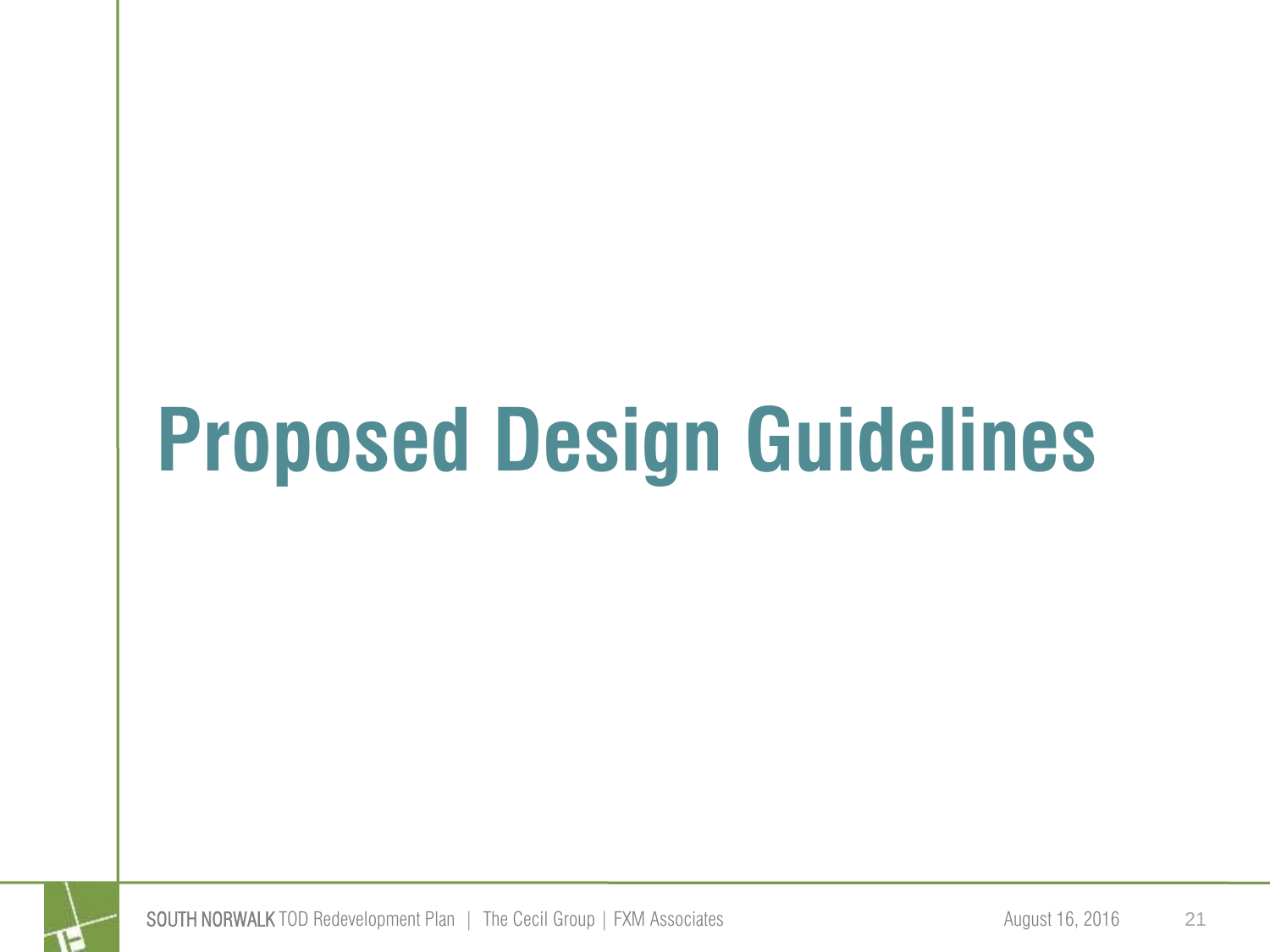#### **Design Guidelines**

# **Purpose of Design Guidelines: TOD District**

- The design of new development must support the overall goals of the Redevelopment Plan and of the TOD District
	- New or renovated buildings must be sensitive to the existing building context of the TOD District
	- Site improvements must reinforce an active public realm
	- Site improvements on private sites must connect to the public circulation system for pedestrians, bicyclists, and vehicles
	- Public infrastructure changes must reinforce the pedestrian, bicycle, and vehicular links between the train station and the neighborhoods
	- Within the flood plain, new development must respond appropriately to potential flood conditions
	- Signage and lighting must be appropriate for their purpose and the context of the area
	- Renovation of historic buildings must meet the Secretary of the Interior's *Standards for Rehabilitation*

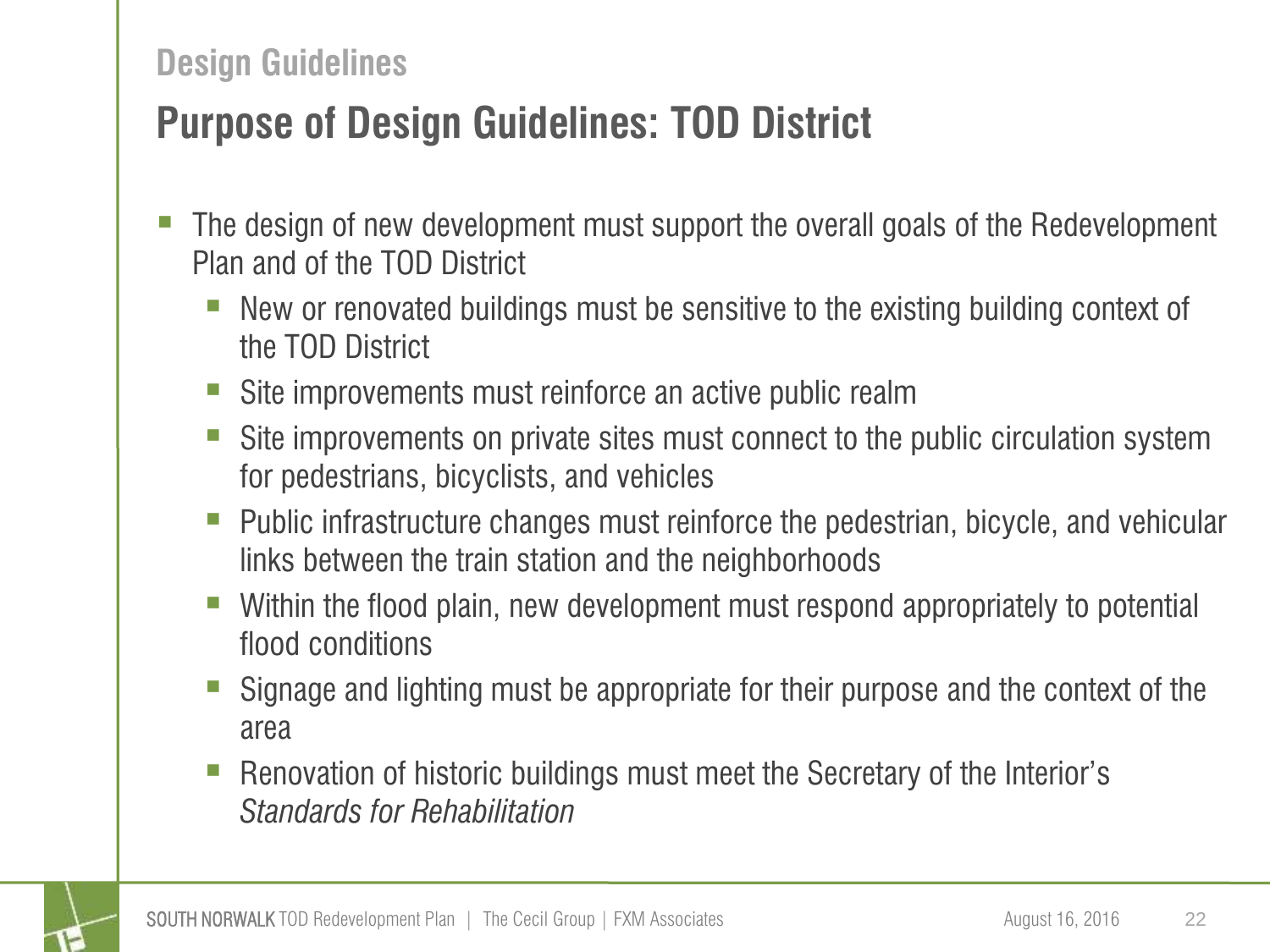### **Purpose of Design Guidelines: Springwood-Whistleville Village District Design Guidelines**

- The design guidelines:
	- Protect and enhance the distinctive historic design character, landscape, historic structures, density and development pattern within the Lexington Avenue historic neighborhood
	- Ensure that the unique character of this district is maintained for future generations
	- Recommend design principles, patterns and materials that will preserve and enhance the local historic character, based on the particular design features that distinguish the architecture of the existing historic buildings and the neighborhood landscape





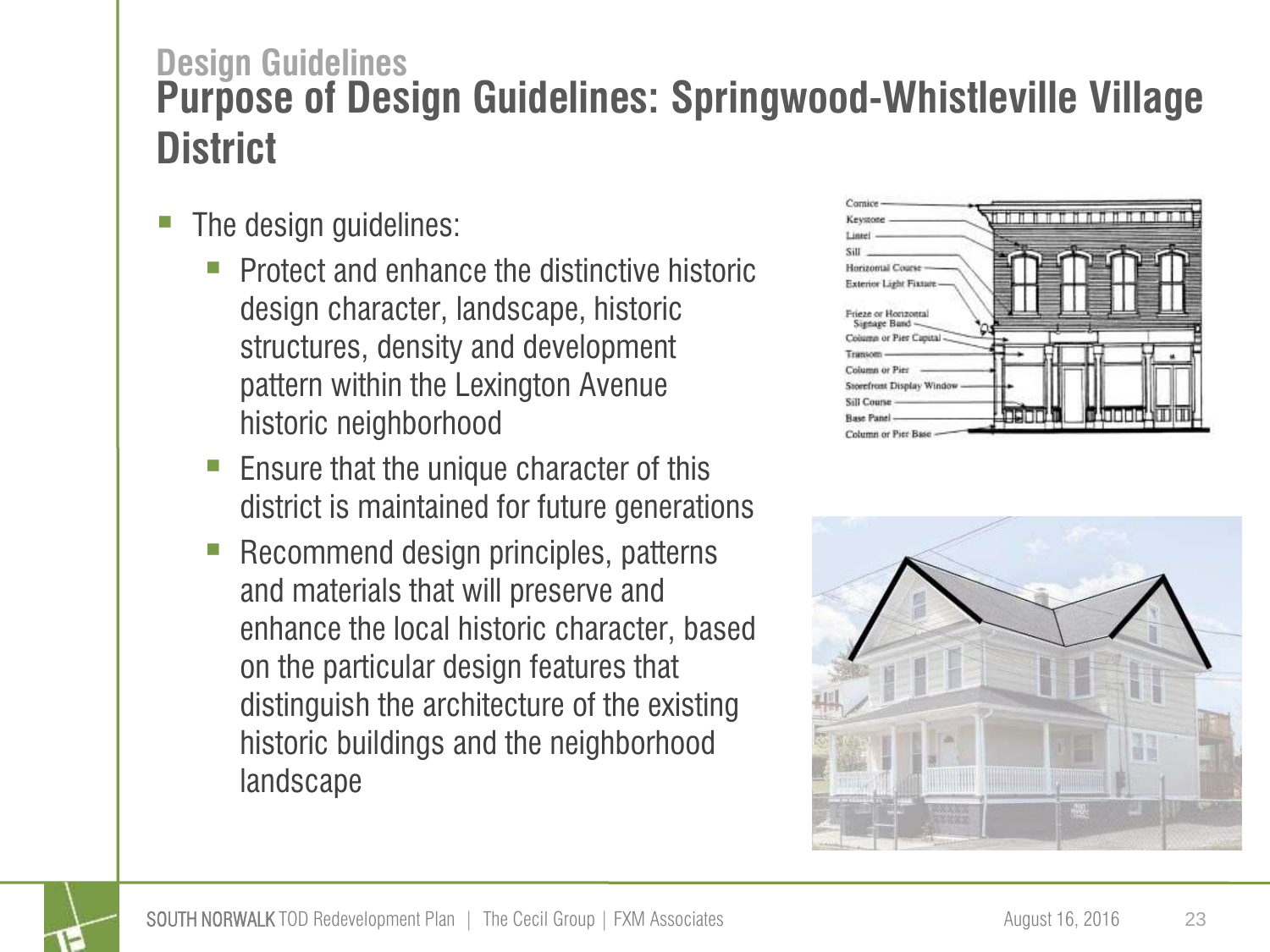

SOUTH NORWALK TOD Redevelopment Plan | The Cecil Group | FXM Associates August 16, 2016 24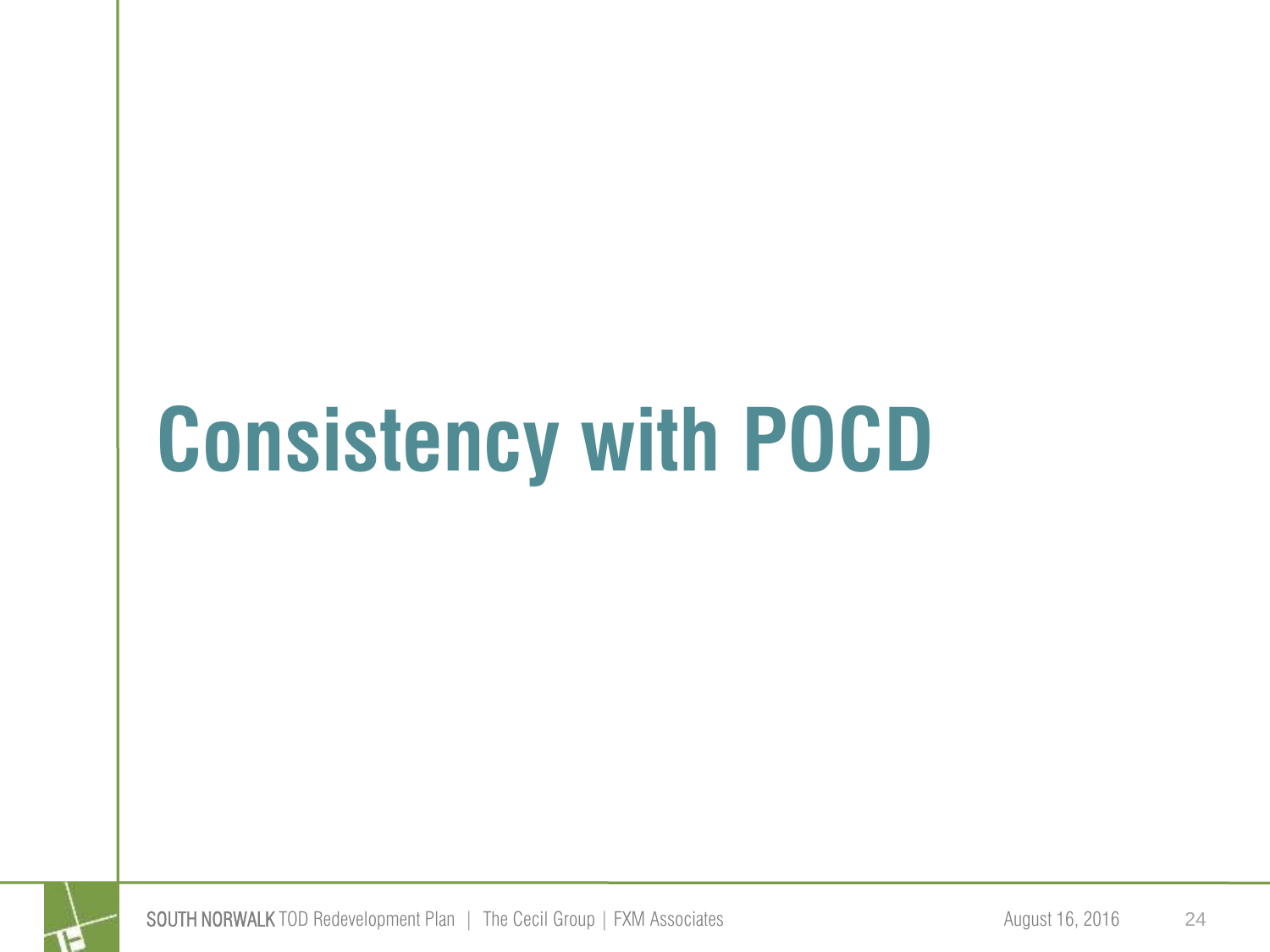# **Consistency with 2008 POCD**

- The proposed Redevelopment Plan is consistent with the City's 2008 POCD
	- Supports POCD goals for
		- **Economic development**
		- **Affordable housing**
		- **Transportation improvements**
		- **Historic preservation**
		- **Urban design**



Date: June 10, 2008

Adopted by the Common Council Date: June 10, 2008

Signed by Mayor Moccia Date: June 18, 2008 Effective: July 3, 2008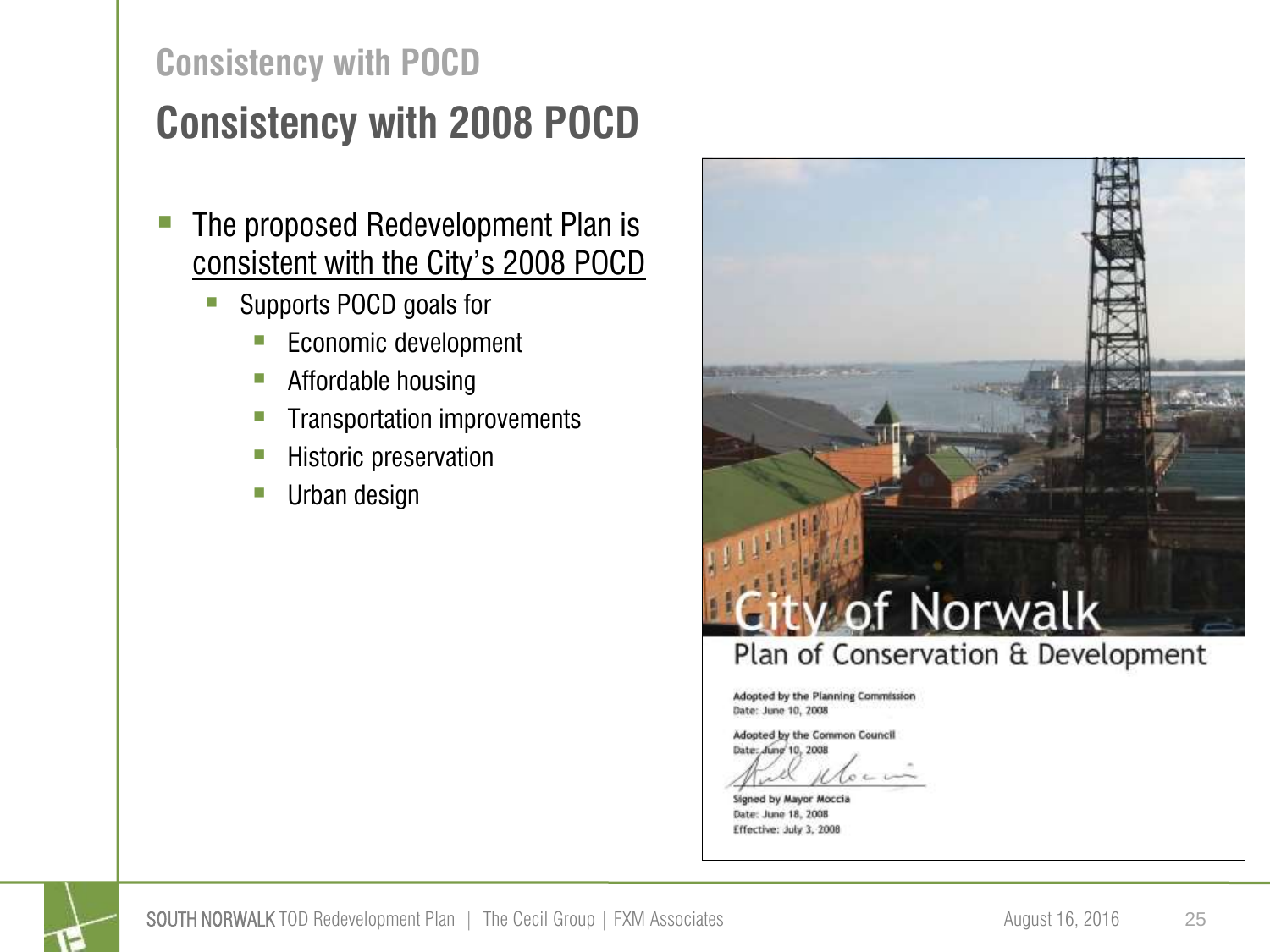# **Consistency with Other Plans**

- The proposed Redevelopment Plan is consistent with the City's 2008 POCD
	- Supports POCD goals for
		- **Economic development**
		- **Affordable housing**
		- Transportation improvements
		- Historic preservation
		- **Urban design**
- The proposed Redevelopment Plan is also consistent with the recommendations of the *TOD Strategy*  (2011) and the 2015 *Springwood-Whistleville/Lexington Avenue Historic Preservation Strategy* (2015)



Adopted by the Common Council Date: June 10, 2008

Signed by Mayor Moccia Date: June 18, 2008 Effective: July 3, 2008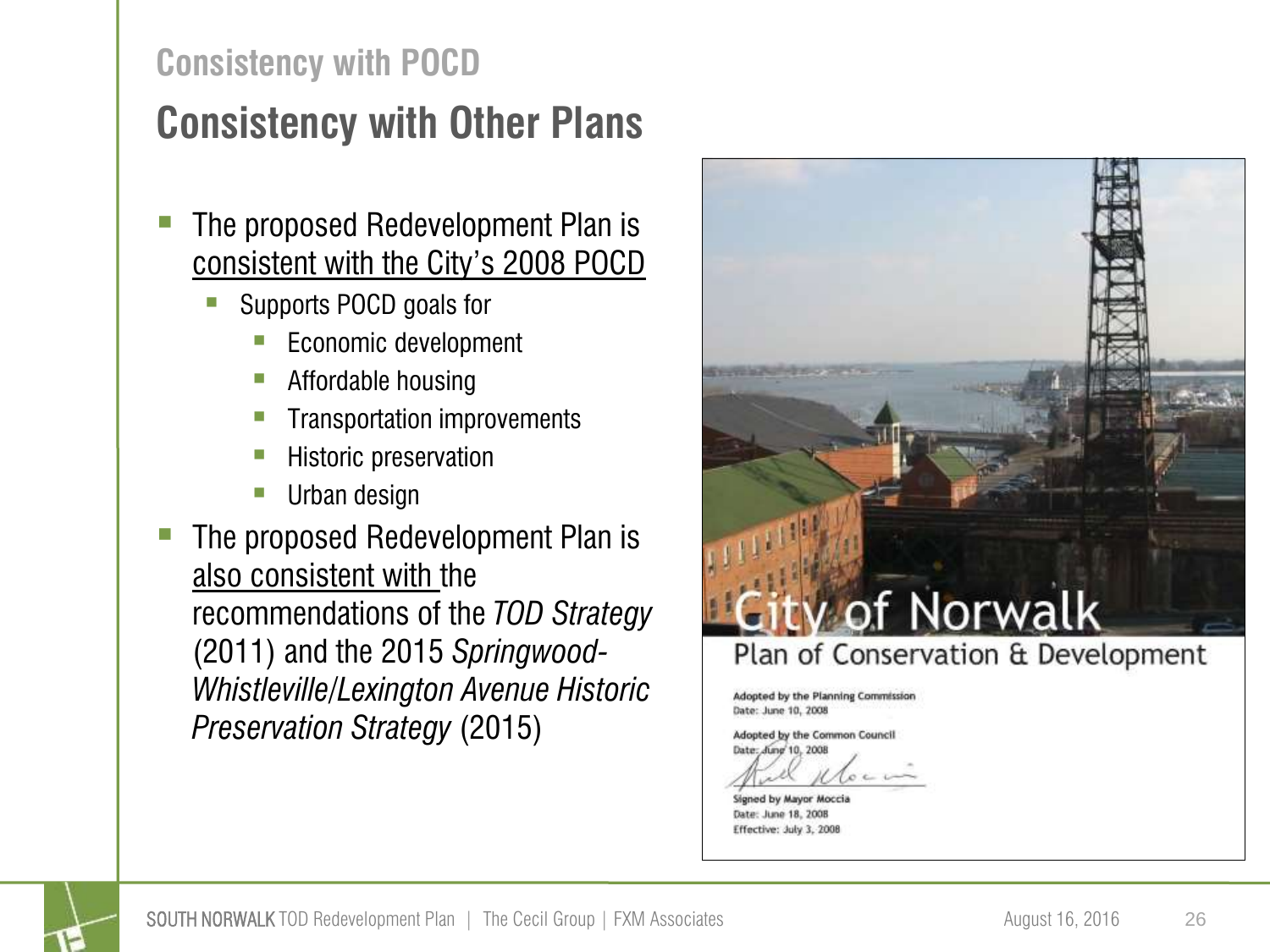# **TOD District Consistency with POCD**

- E.2.2.5 Consider designating a redevelopment area at the South Norwalk Station to help achieve goals for transit enhancements and transit-oriented development here
- F.2.1 Examine and modify existing zoning where necessary to achieve the goals of this plan
- F.3.2.1 Conduct an intermodal study for South Norwalk Station; explore creation of a redevelopment area

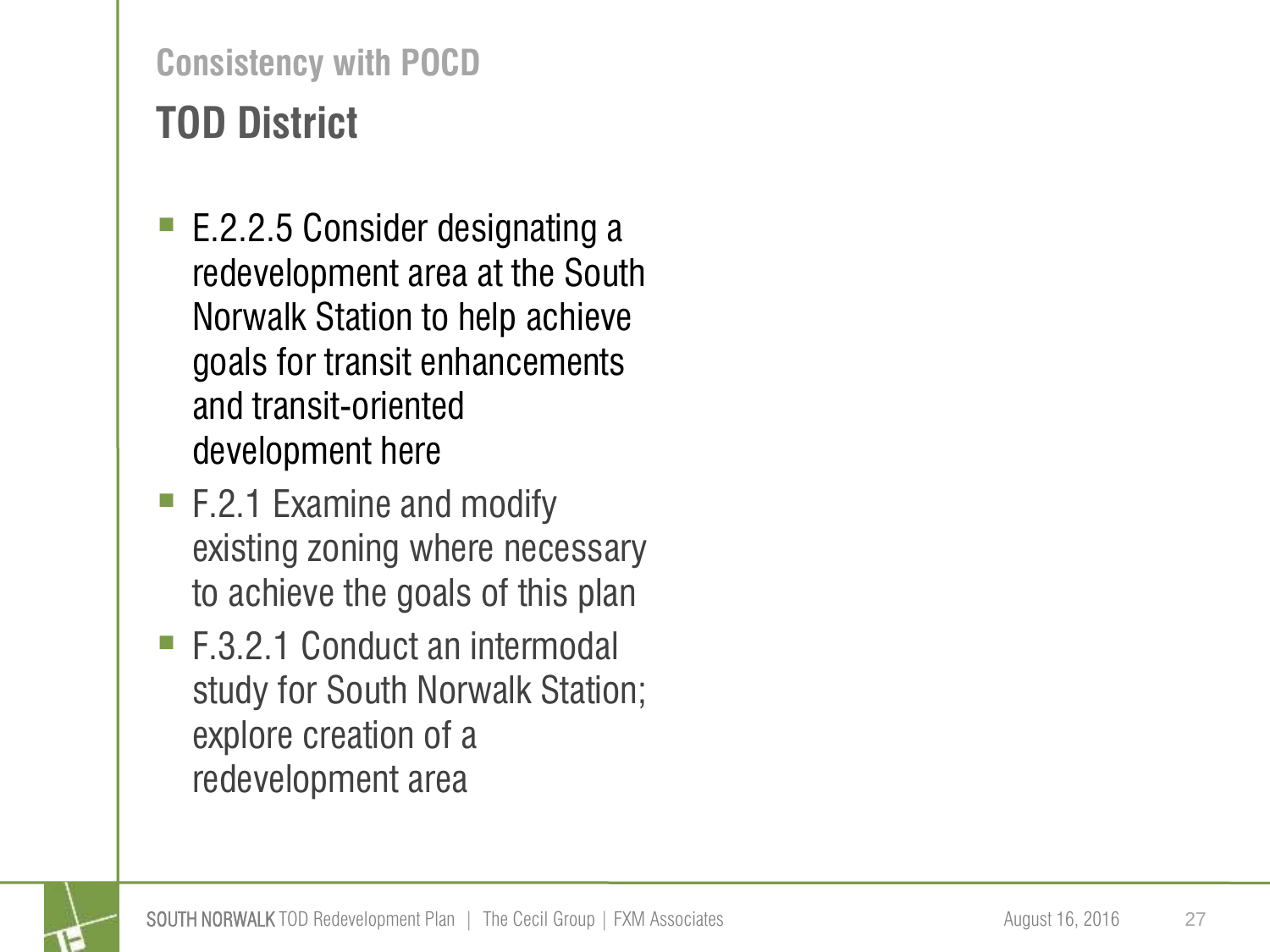# **TOD District Consistency with POCD**

- redevelopment area at the South Norwalk Station to help achieve goals for  $\bullet$  nsit enhancements and transit -oriented development here Spriteit and<br>Station to<br>Sit-orient
- F.2.1 Examine and modify existing zoning where necessary to achiest the goals of this plan
- F.3.2.1 Conduct an intermodal study for South Norwalk Station; explore creation of a redevelopment area Starting<br>of zon<sup>i</sup> gives<br>example of<br>conduct<br>or South<br>example of the starting<br>or south<br>in the starting



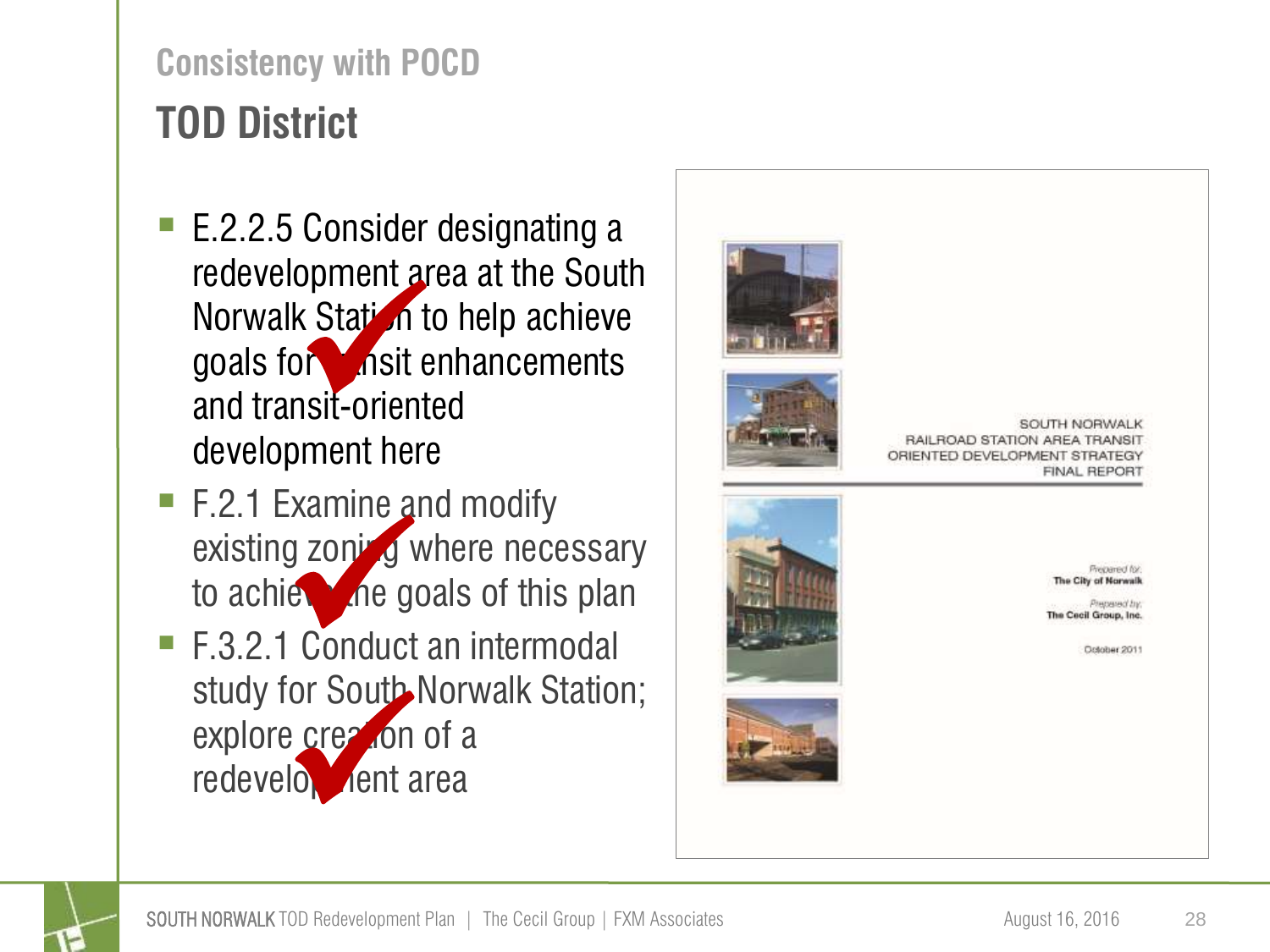# **Lexington Avenue Neighborhood**

- F.2.1 Examine and modify existing zoning where necessary to achieve the goals of this plan
- F.2.1.1 Create new Village Districts, Conservation Districts, and Historic Districts where appropriate
- F.3.2.3 Create and implement a Historic Preservation Plan to encourage retention and rehabilitation of architecturally and historically important structures and districts

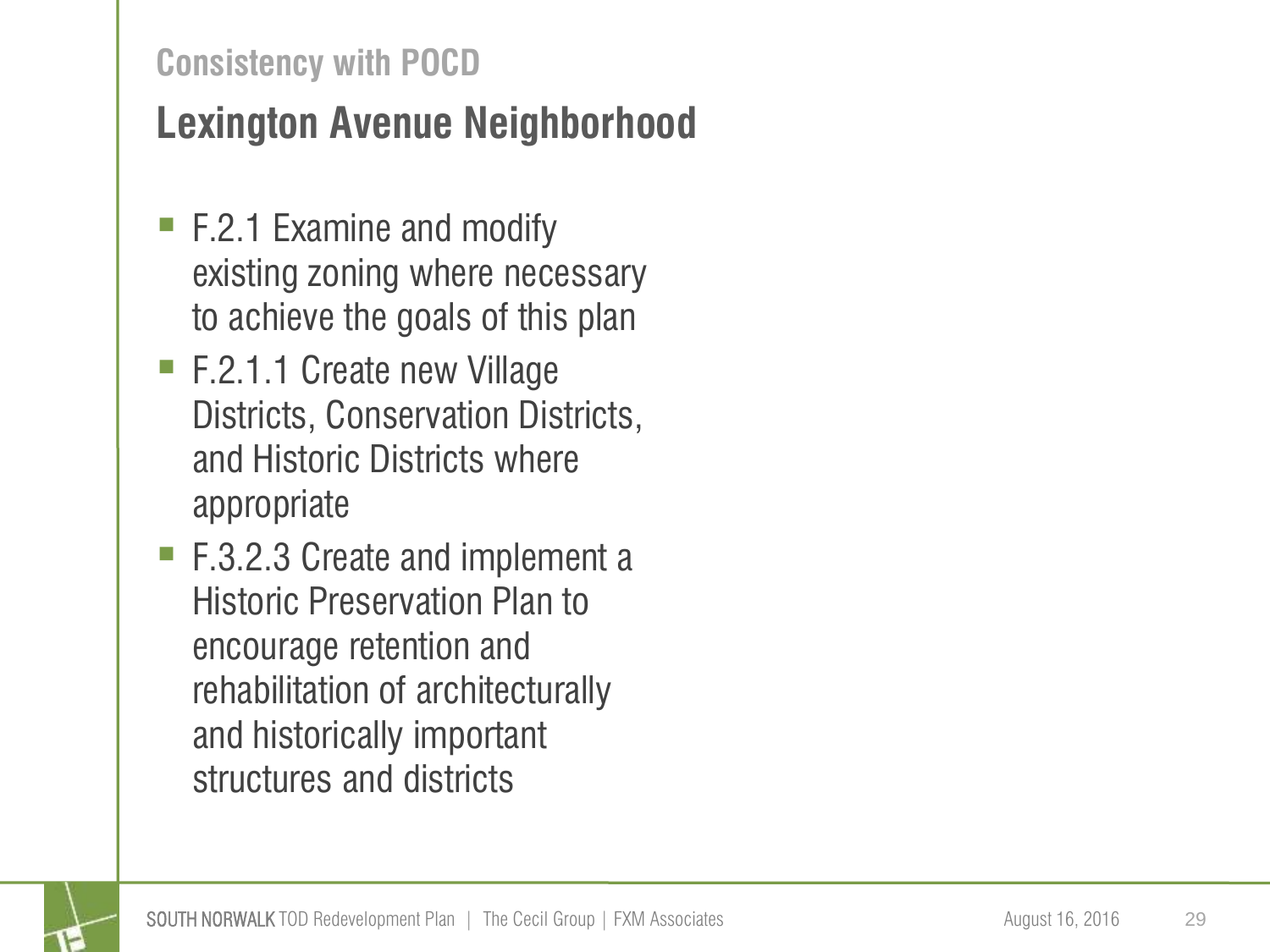# **Lexington Avenue Neighborhood**

- existing  $\mathsf{zop}$  is a where necessary to achieve the goals of this plan
- F.2.1.1 Create new Village Districts, Conservation Districts, and Historic Districts where appropriate xamine<br>
zoni g w<br>
eve .ne go<br>
Create ne<br>
s, Con .er<br>
te .Distr
- F.3.2.3 Create and implement a Historic Preservation Plan to encourage *r* ention and rehabilita<sup>v</sup> in of architecturally and historically important structures and districts c Preserve<br>
age *r* den<br>
ital in of



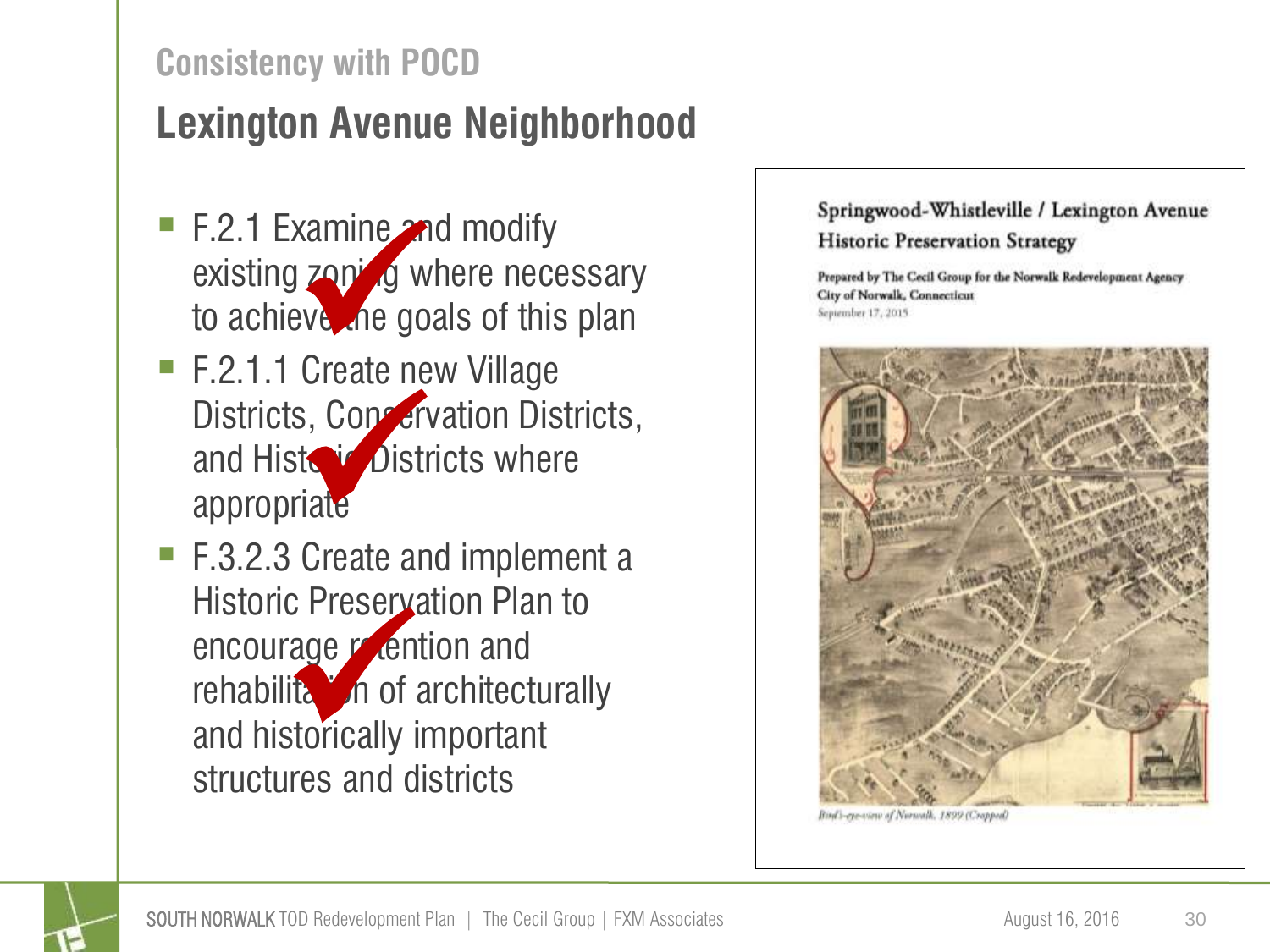# **Consistency with POCD Consistency with POCD**

- A. Balanced Economic Growth
- B. Environment & Infrastructure
- C. Open Space & Recreation Systems
- D. Community and Cultural Facilities
- E. Transportation
- F. Governance, Zoning, and Urban Design
- **Implementation**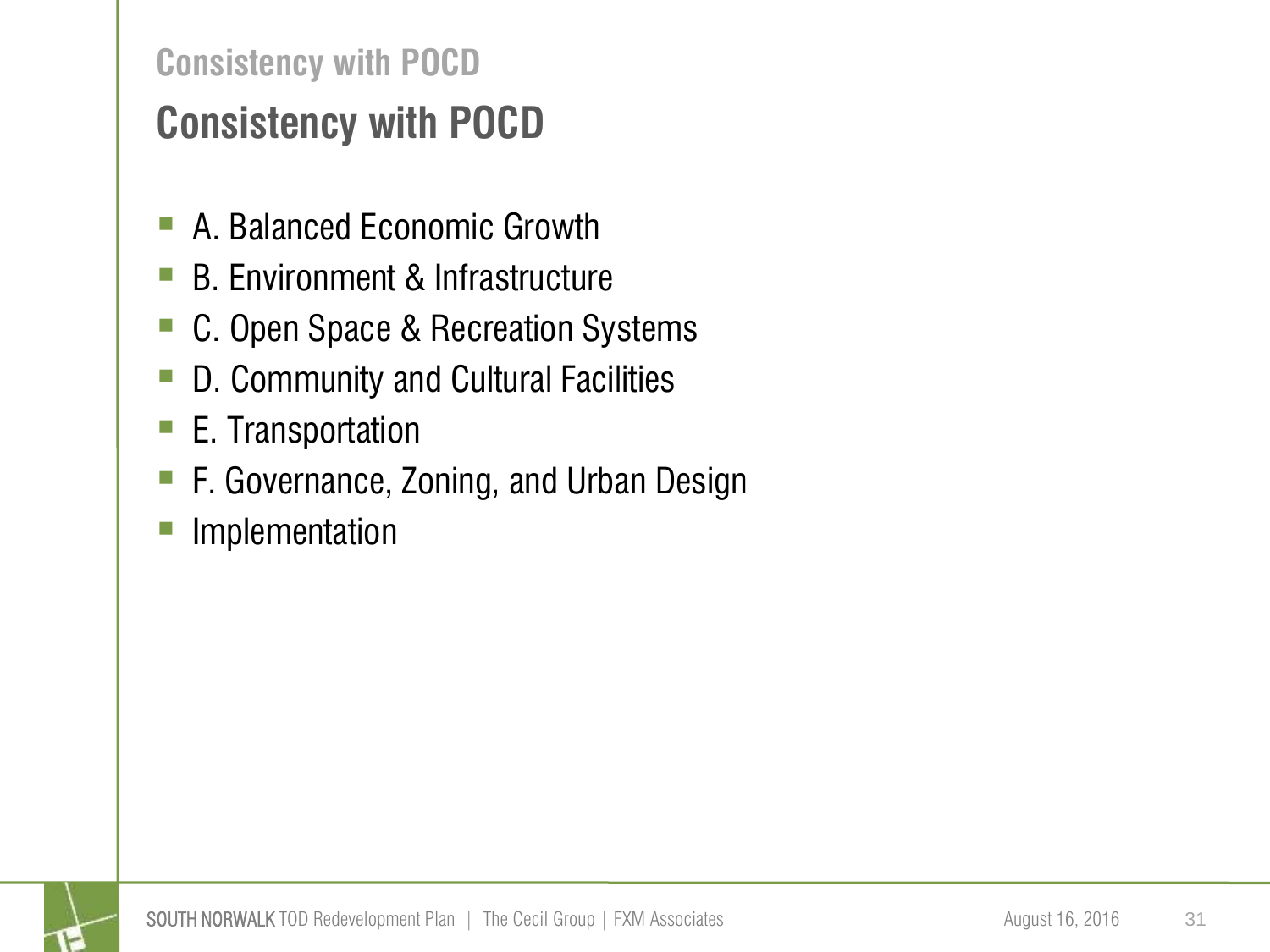# **Concerns Raised by Land Use Committee**

#### POCD Recommendations

- A.1.1.4 Preserve and enhance the character of Norwalk
- A.1.1.6 Protect residential neighborhoods from incompatible development
- A.6.3.4 Identify parcels suitable for redevelopment while encouraging compatibility with neighborhoods and sensitivity to environmental areas in proximity to Norwalk **Harbor**
- Concern
	- Proposed changes from C and D Residence to the new TOD District will not preserve existing neighborhood character or protect from incompatible development; the TOD District will add development pressure to stable multifamily neighborhoods particularly on Lexington Avenue, Ely Avenue, Chestnut Street, Elizabeth Street, Haviland Street

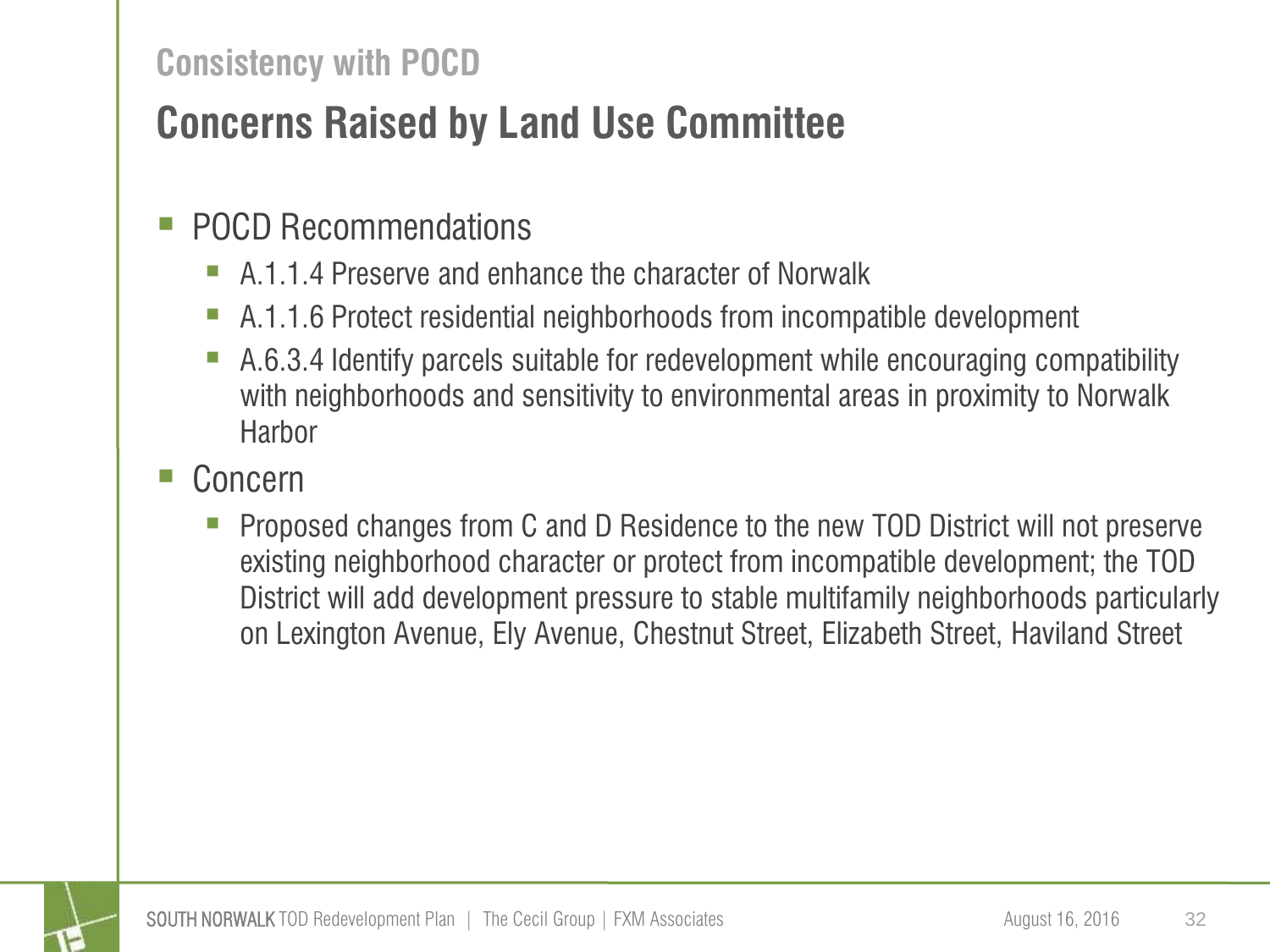# **Response**

- TOD District
	- Haviland Street (incentives to keep historic buildings)
	- Elizabeth Street (incentives to keep historic buildings)
	- Chestnut Street (height restriction on buildings on Chestnut Street south of Henry Street)
- Springwood-Whistleville Village **District** 
	- **Ely Avenue (preservation of existing)** residential and neighborhood business)
	- Lexington Avenue (preservation of existing residential)



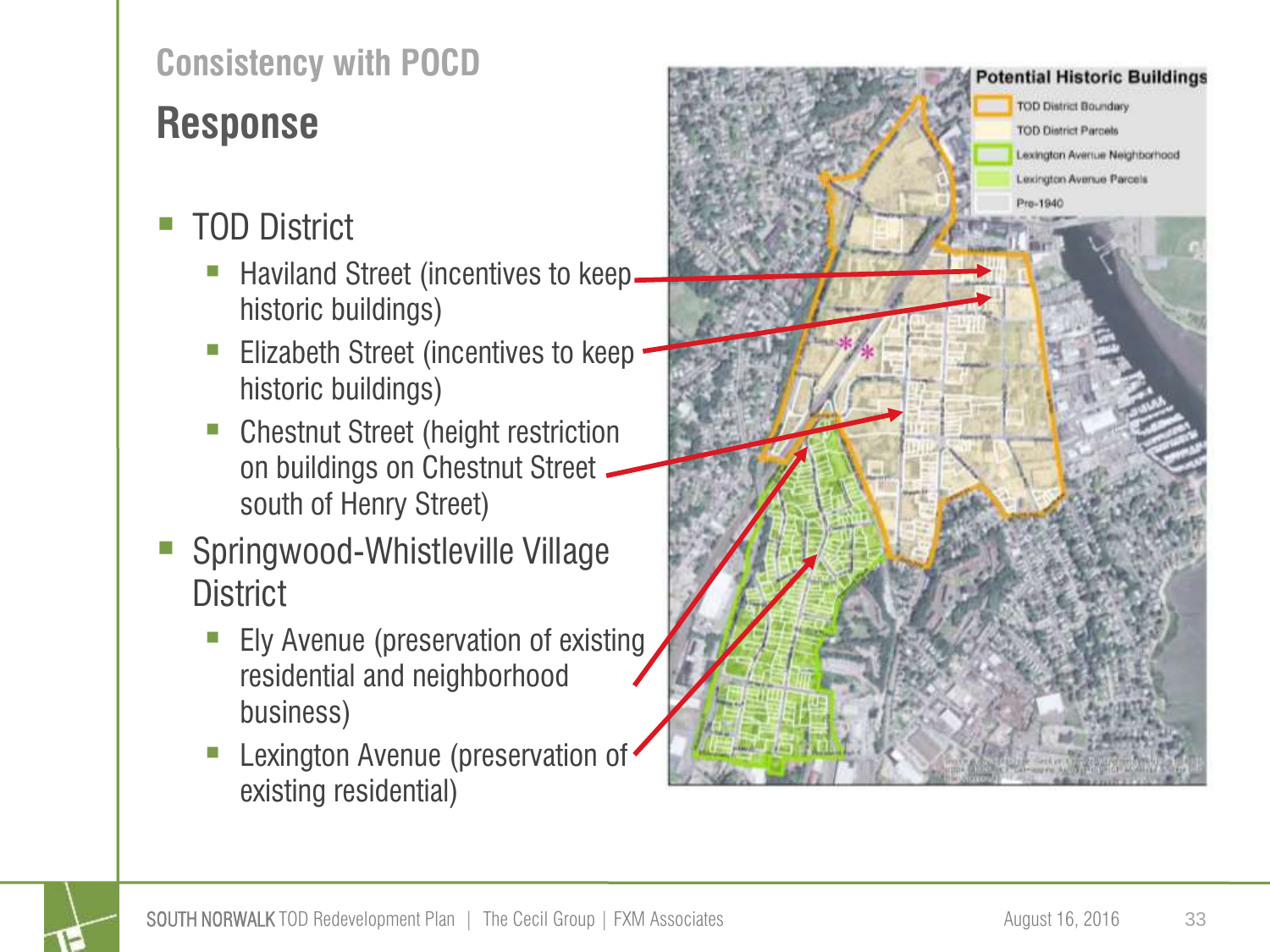# **Concerns Raised by Land Use Committee**

#### POCD Recommendation

 A.5.1.1 Update Restricted Industrial Zones, Industrial 1 Zones, and Industrial 2 Zones, to allow on a case-by-case basis certain types of office and multifamily residential uses, to reflect current economic trends in Norwalk provided they are compatible with the surrounding neighborhoods.

#### Concern

 Proposed change to TOD District will expand TOD area; this will increase pressure on existing industrial uses that the Commission has sought to protect and will make many existing industrial uses nonconforming

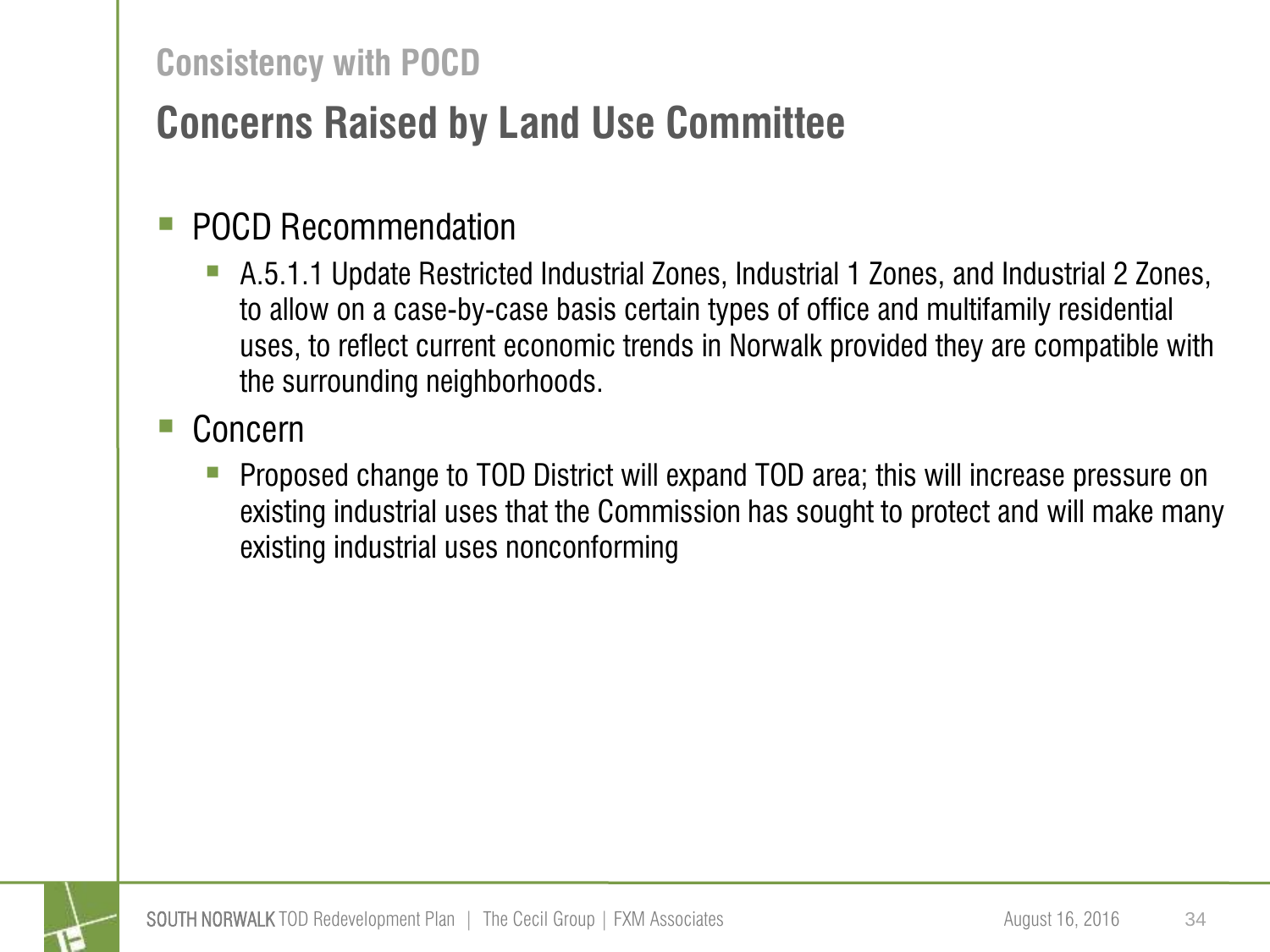### **Response: Industrial Zones**

- In 2006 an Industrial Zones Committee made specific recommendations regarding the I1 Zones
- Specifically the Committee found that "It is clear that today, given the changing nature of the economy, there is little reason to prohibit office and similar commercial uses in these areas"
- The report further recommended that multi-family housing be allowed at a B residence density on a case by case basis
- The TOD Plan further advances the Committee's "belief that residential development will complement the City's on-going commercial development in a mutually beneficial manner"

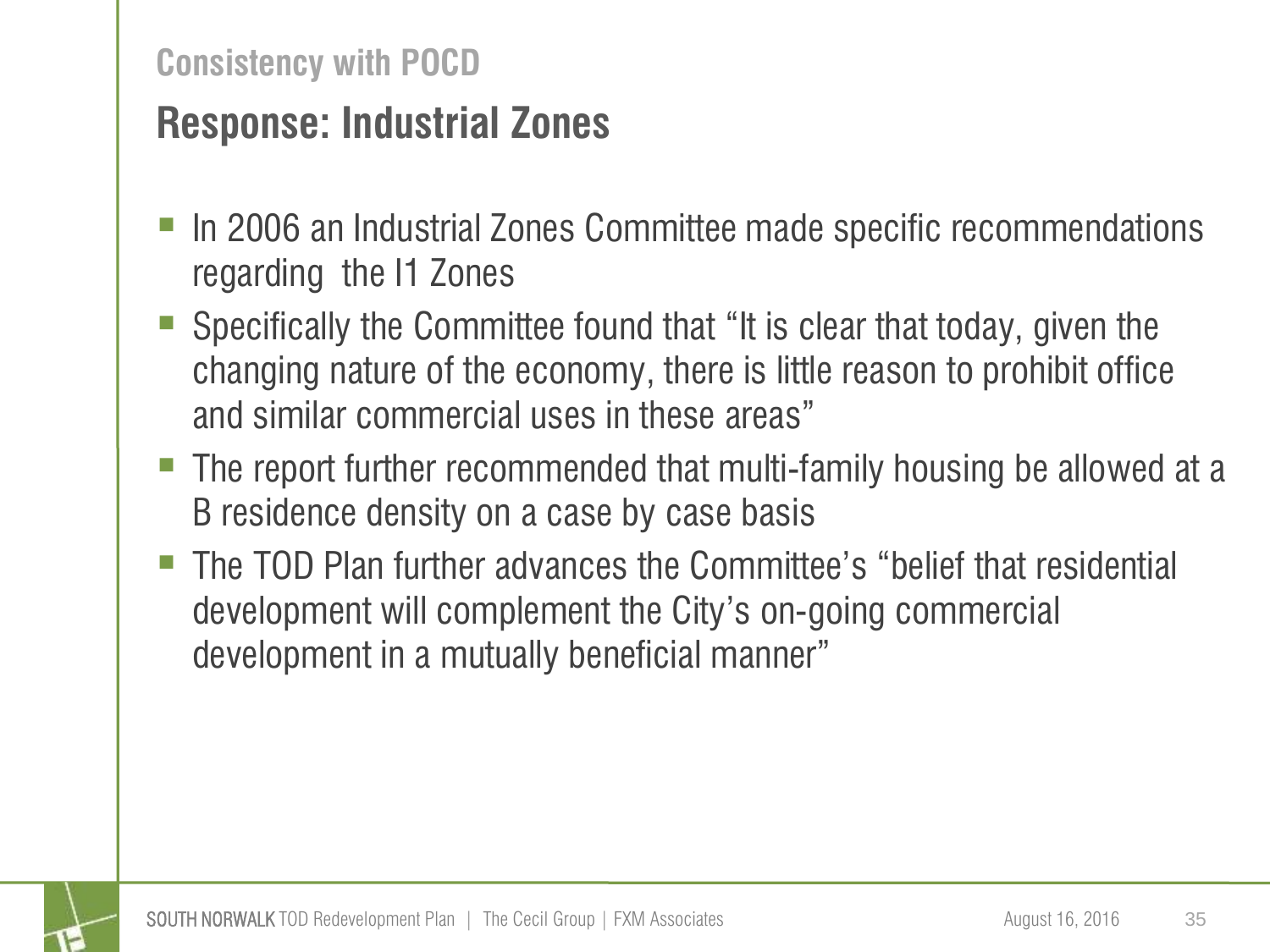# **Response: Industrial Zones**

- The TOD Plan logically advances housing an as of right use in in the TOD Plan Area
- The TOD Plan also seeks to increase the allowable density of housing in the Plan Area
- The TOD Plan also seeks to contain the expansion of conflicting industrial uses in or directly adjacent to established residential neighborhoods as directed by the Planning Committee of the Common Council in response to significant neighborhood comment

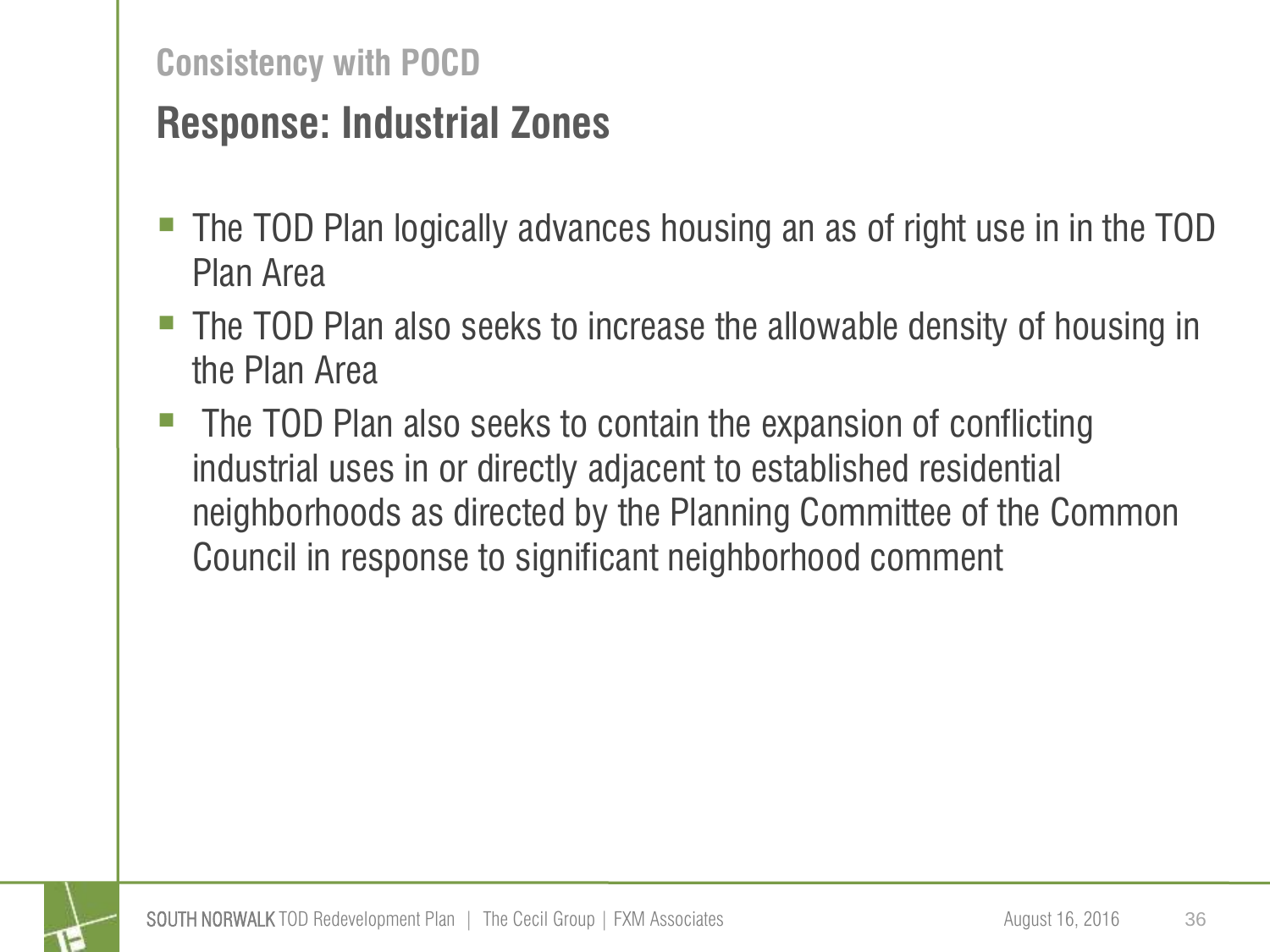# **Concerns Raised by Land Use Committee**

#### **POCD Recommendations**

- F.5.1.11 Preserve architectural qualities of South Main Street and Washington Street
- A.4.1.4 Preserve the character of neighborhood businesses and neighborhood businesses districts

#### Concern

 Proposed zone change to TOD District would revise zoning on South Main Street increasing height, coverage and density of development permitted not consistent with preserving its existing character

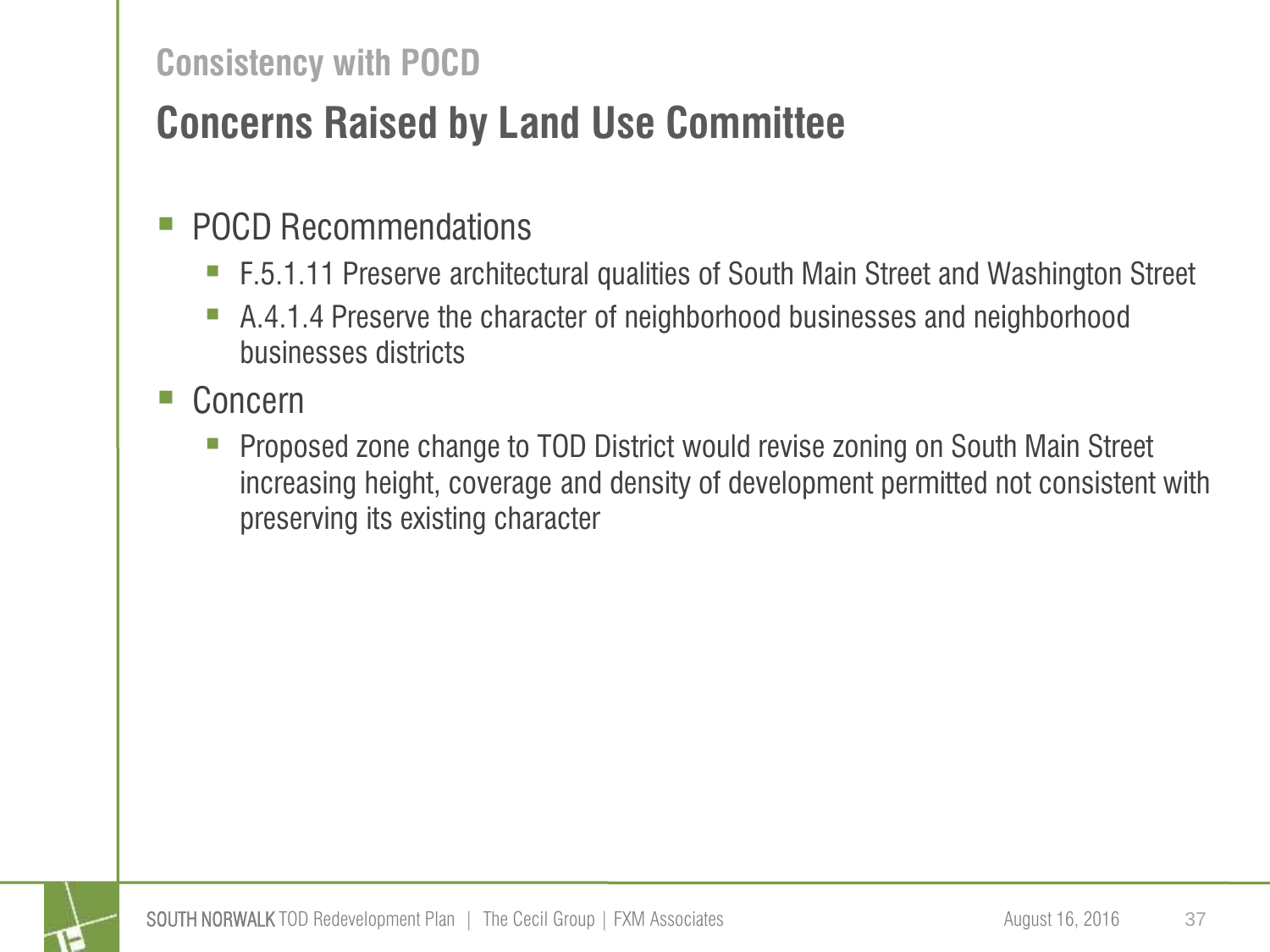**Response Consistency with POCD**

- Current height in stories
	- $C: 2.5$
	- $\blacksquare$  D: 2.5
	- **NB**: 2.5
	- SSDD: 4 (garage 7)
	- WSDD: 4 (5 with bonus; 8 for hotel)
	- $-1: 4$
	- SNBD: 12

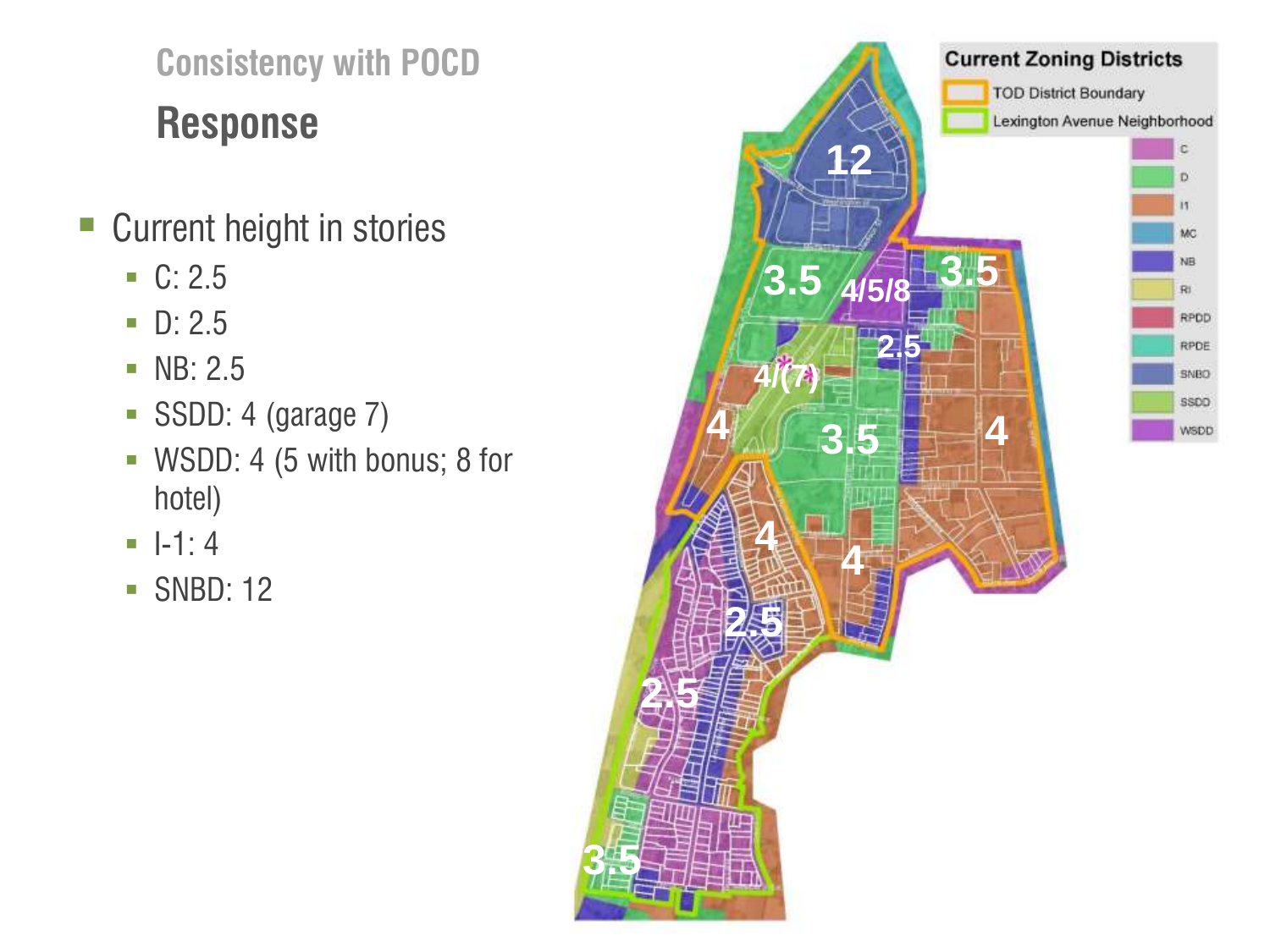**Response Consistency with POCD**

- Proposed height in stories
	- **TOD District** 
		- 3.5 on Chestnut and South Main south of Henry Street
		- 5 on the perimeter and 8 within core of Webster Street Block
		- 6 for commuter parking garage within 1/4 mile of the South Norwalk Rail Station
		- 3.5 by right/5 with height bonus everywhere else
	- **Village District** 
		- Subarea A: 2.5
		- Subarea B: 3.5
		- Subarea C: 3.5

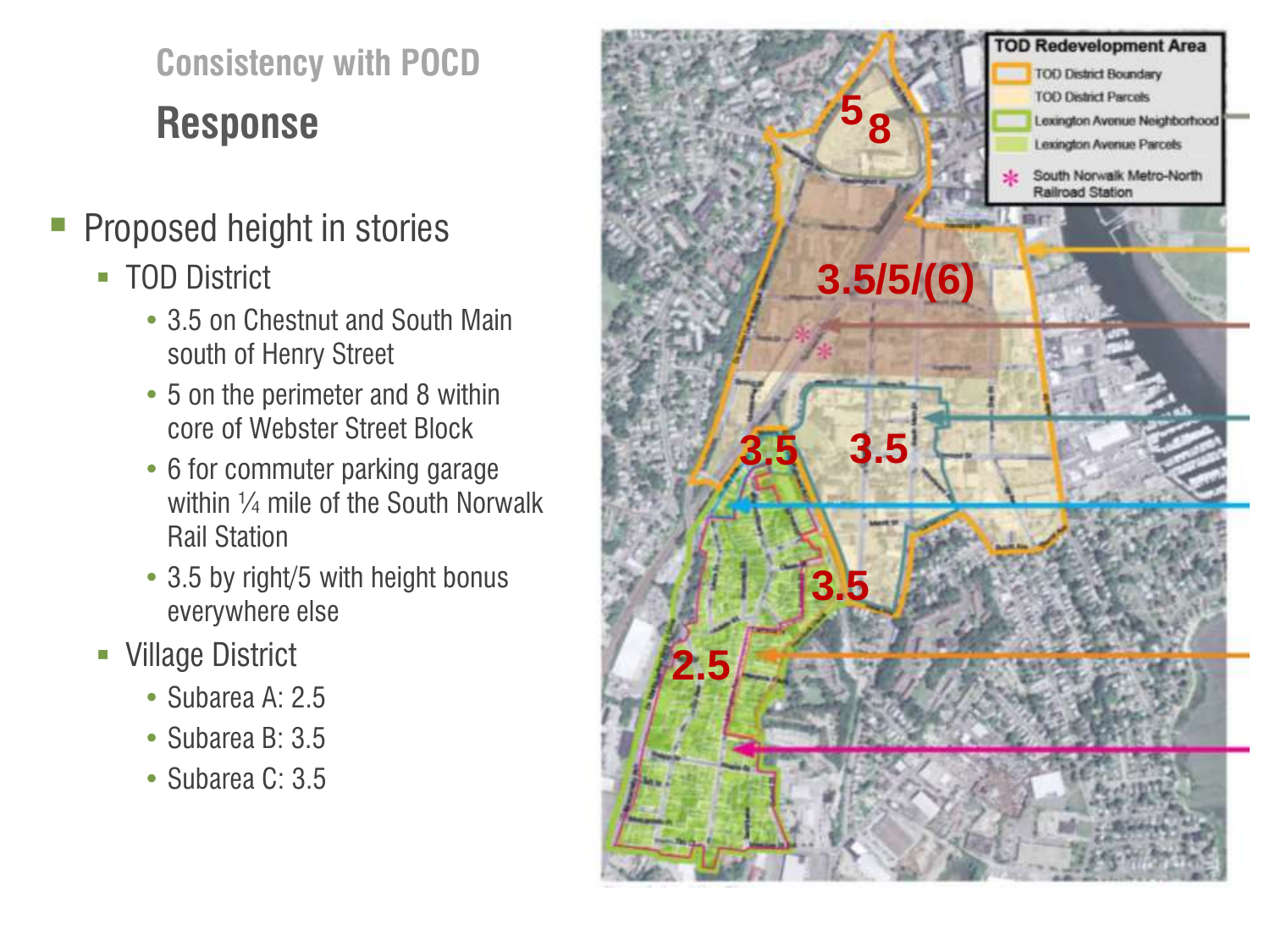# **Response**

- Existing Zoning: Maximum Building Coverage
	- C: 25-35% building
	- D: 25-60% buildings and parking (depending on number of units)
	- NB: 35% buildings/80% buildings and parking
	- **SSDD: 50% buildings/90% buildings and parking**
	- WSDD: Coverage: 90% buildings
	- **-** I-1: Coverage: 50% buildings/90% buildings and parking
	- **SNBD: Coverage: None**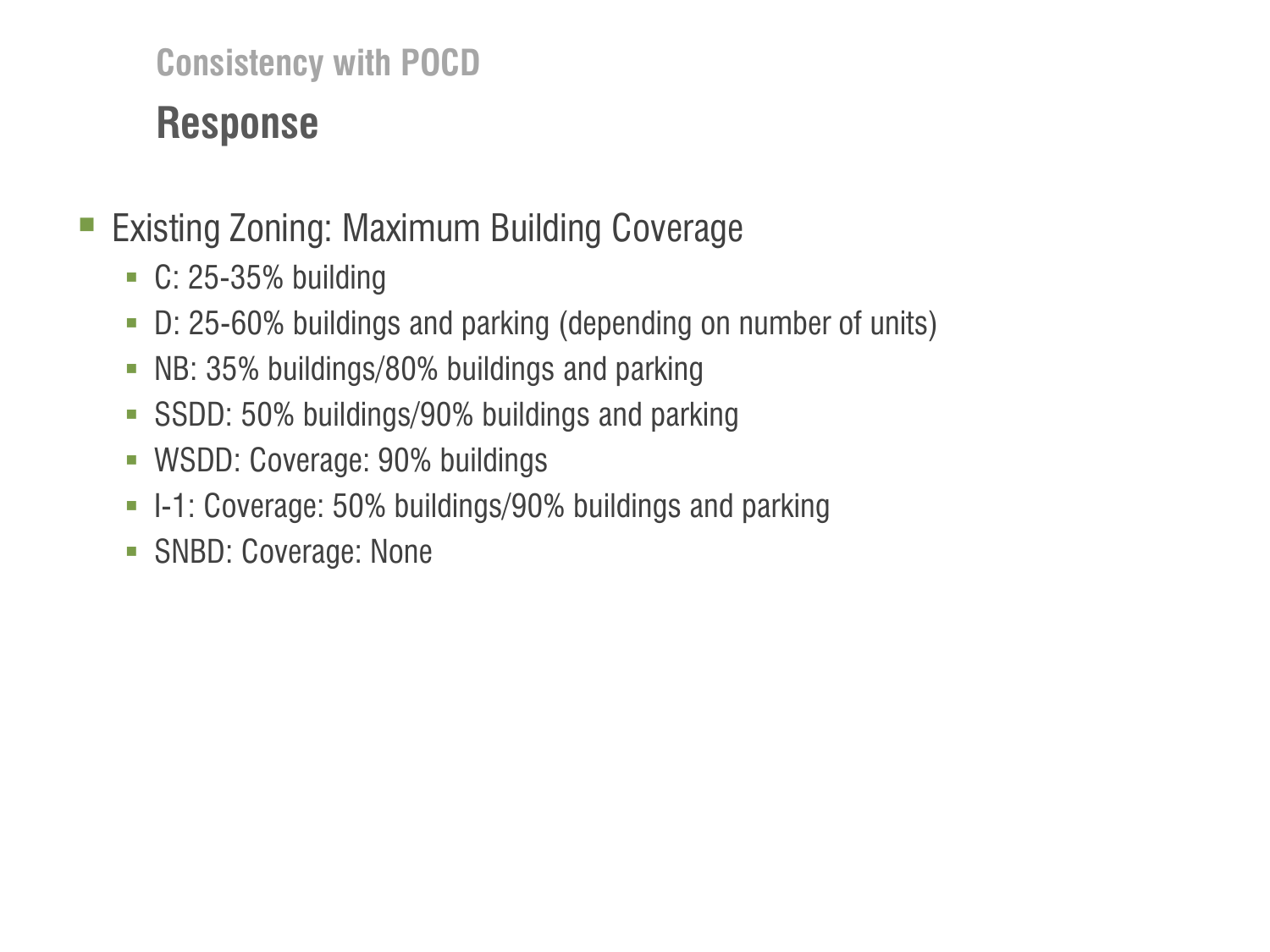# **Response**

### ■ Existing Zoning: Density

- C: Single-family
- D: Multi-family allowed; no residential density defined
- NB: 1 dwelling unit per 1,650 of lot area
- SSDD: 1 dwelling unit per 1,000 of land area
- WSDD: 1 dwelling unit per 600 gross square feet of building area
- I-1: 1 dwelling unit per 1,650 of lot area
- **SNBD: 1 dwelling unit per 1,650 of lot area**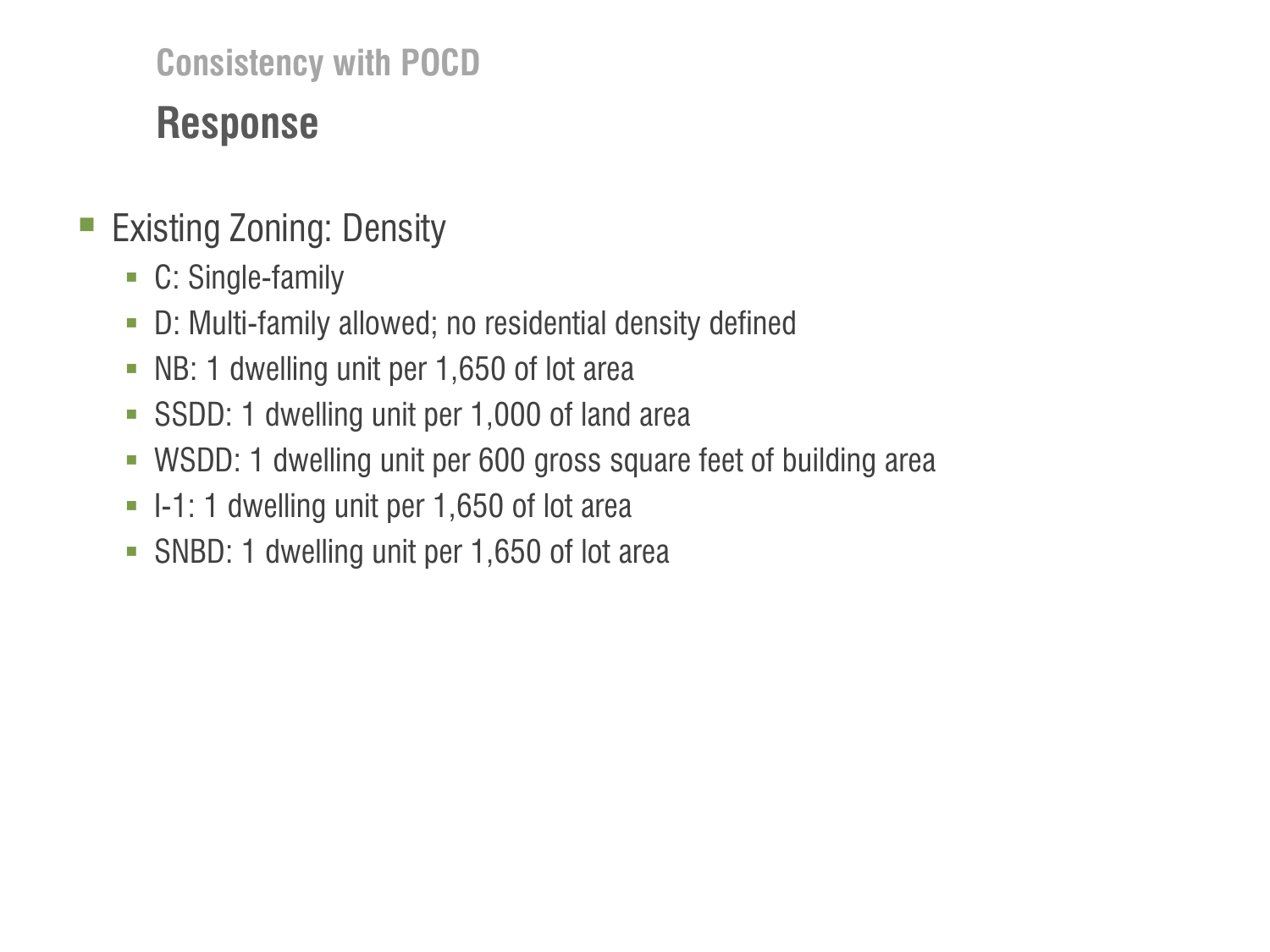# **Response**

- **Proposed Zoning: TOD District** 
	- Coverage
		- 50% Maximum Building Coverage
		- 90% Maximum Building and Parking Coverage
	- **Density** 
		- 500 square feet of lot area per dwelling unit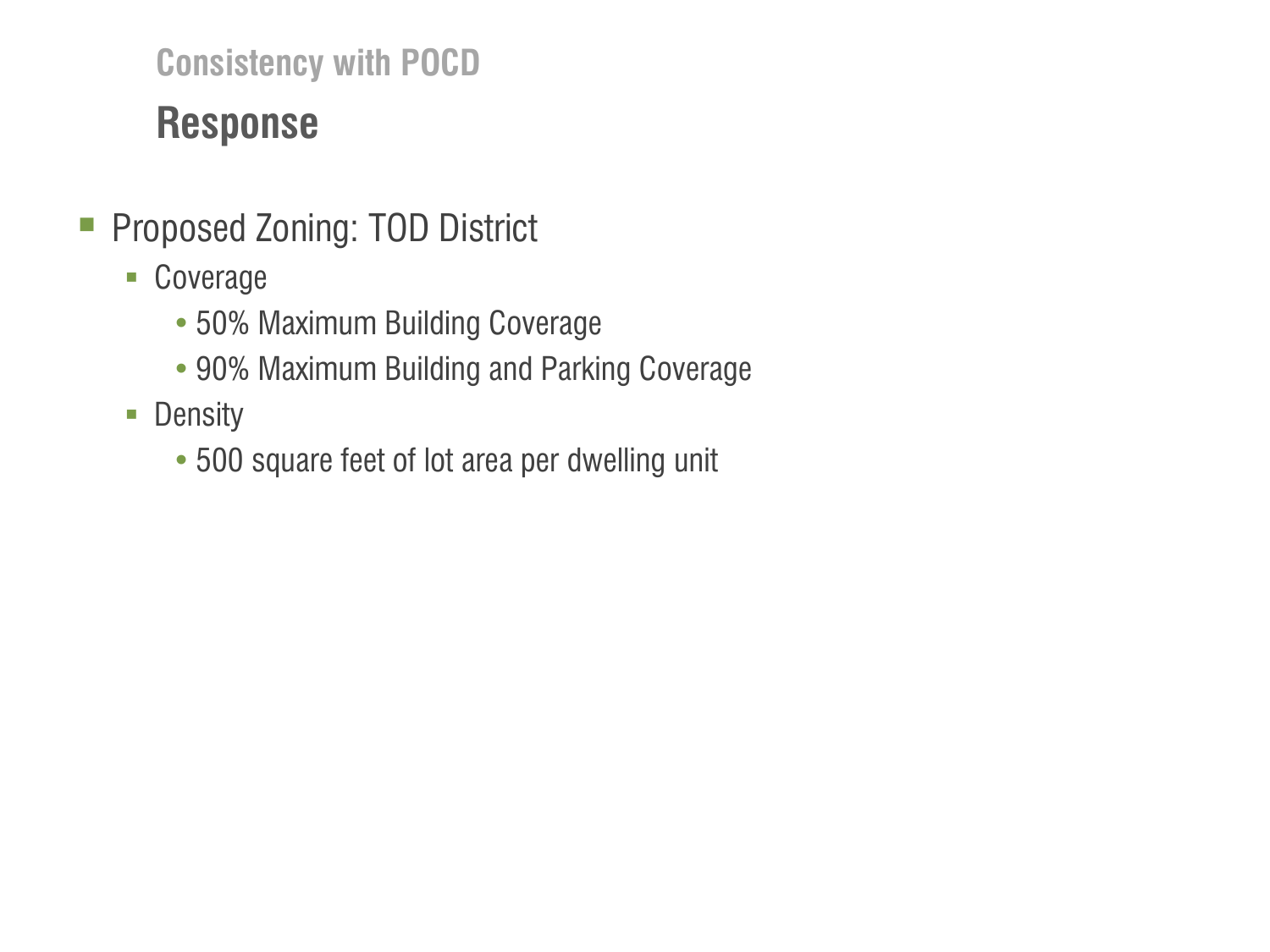# **Concerns Raised by Land Use Committee**

#### POCD Recommendation

 E.5.1.1 Expand the public parking supply, including the building of new parking garages in Norwalk's downtowns including Main and High Streets, Isaac's Street (mixed-use), Webster Street, Washington Street, and on public land off Water Street in South Norwalk

#### Concern

 Plan contains no references to additional public parking facilities to accommodate new development nor any expansion of existing lots at SoNo Station, Webster Street, and Haviland Street

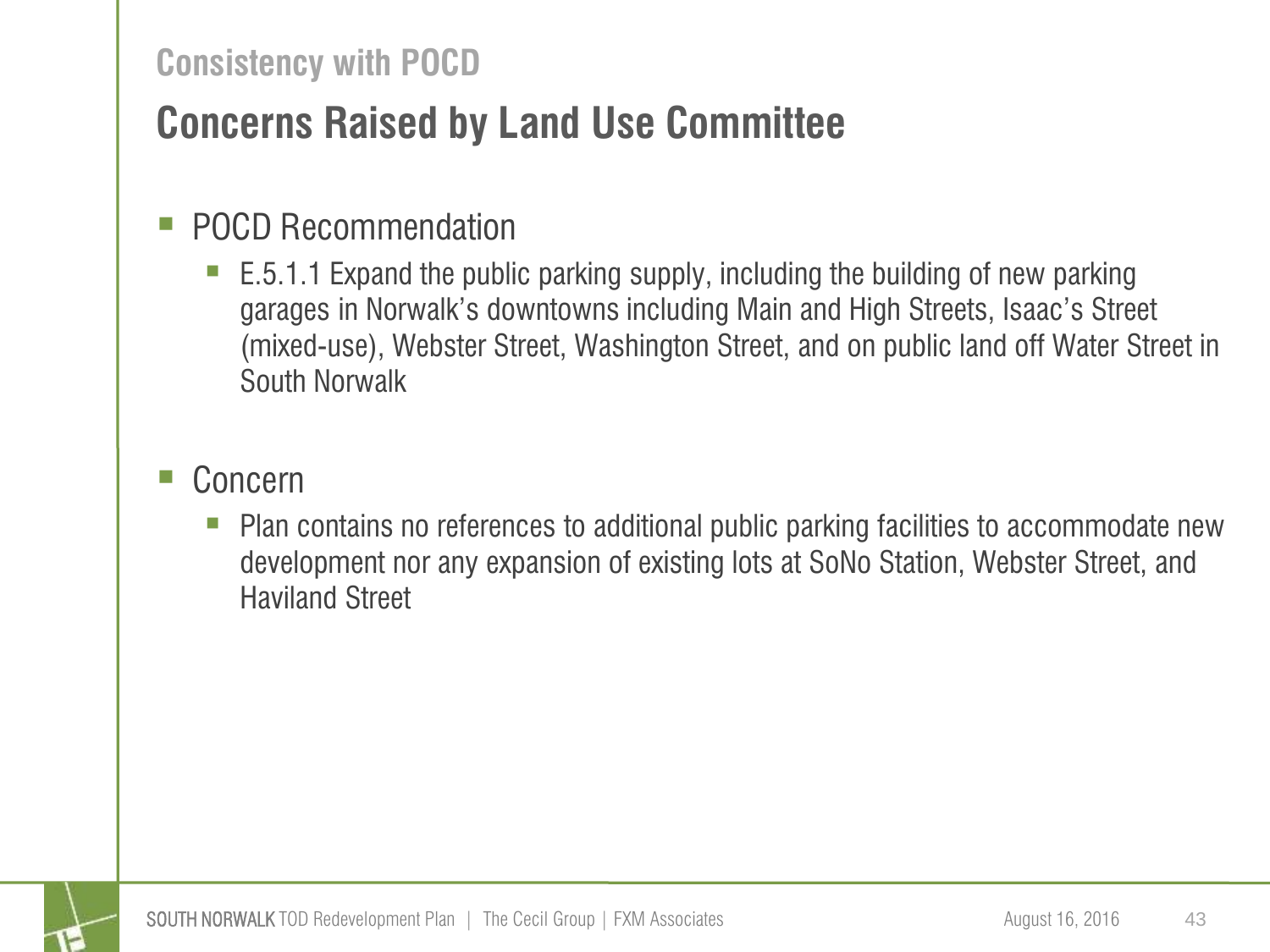# **Response**

- The Redevelopment Plan does not contain a specific project of the Redevelopment Agency for public parking
	- The provisions of the plan do not preclude future construction by the City or by the Agency
	- The plan provides design guidelines for public and private parking both surface and structured
- Parking is addressed in the accompanying zoning
	- Parking Management Plan is required for all projects
	- If a developer expects to use existing public parking, and agreement with the Norwalk Parking Authority must be submitted as part of the Parking Management Plan
- Haviland Street Parking lot is not within the TOD District
- Common Council voted as super majority against the need for parking on public land off Water Street in South Norwalk

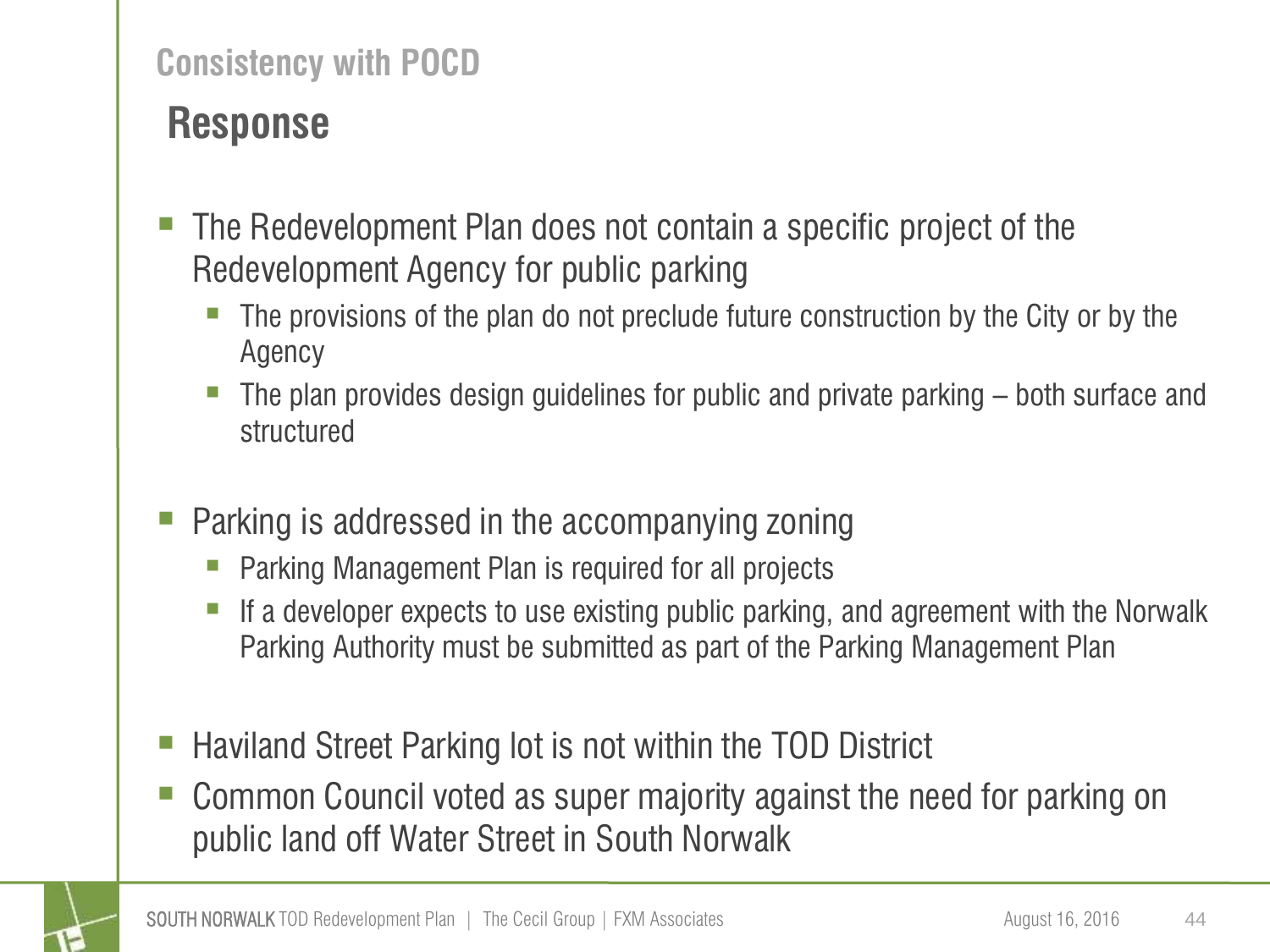# **Concerns Raised by Land Use Committee**

- **POCD Recommendation** 
	- A.1.1.6 Protect residential neighborhoods from incompatible development

#### ■ Concern

**Plan recommends removal of special permit uses which is not consistent with POCD** recommendations

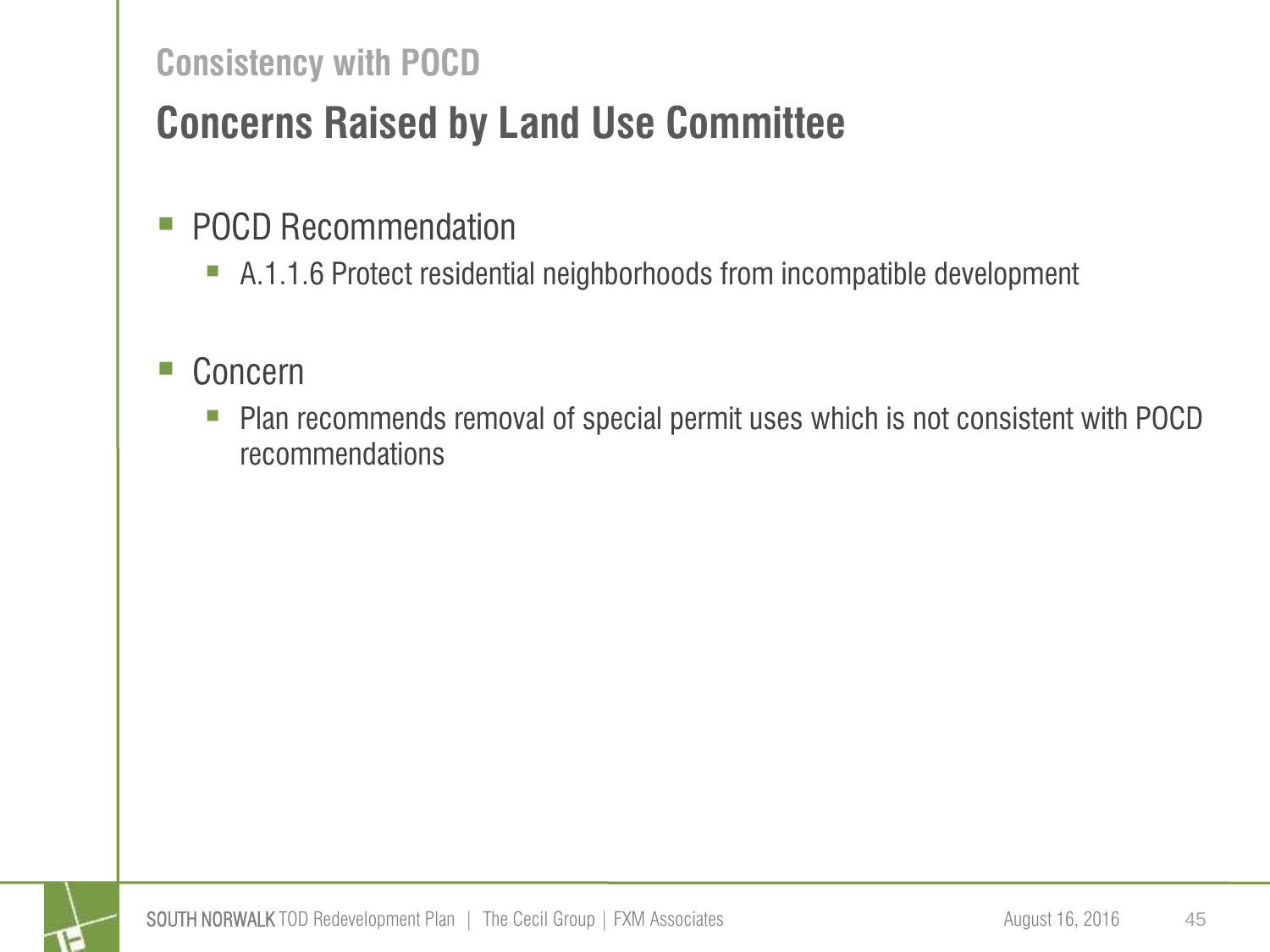### **Response**

- Design guidelines for both the TOD District and for the Springwood-Whistleville Village District protect residential neighborhoods from incompatible development in terms of aesthetics
- Proposed zoning changes for TOD District and for the Springwood-Whistleville Village District protect residential neighborhoods from incompatible development in terms of dimensional standards and incompatible uses
	- Proposed zoning regulations provide incentives to encourage development consistent with neighborhood needs
	- Special permit uses still exist in the TOD District and in the Springwood-Whistleville Village **District**

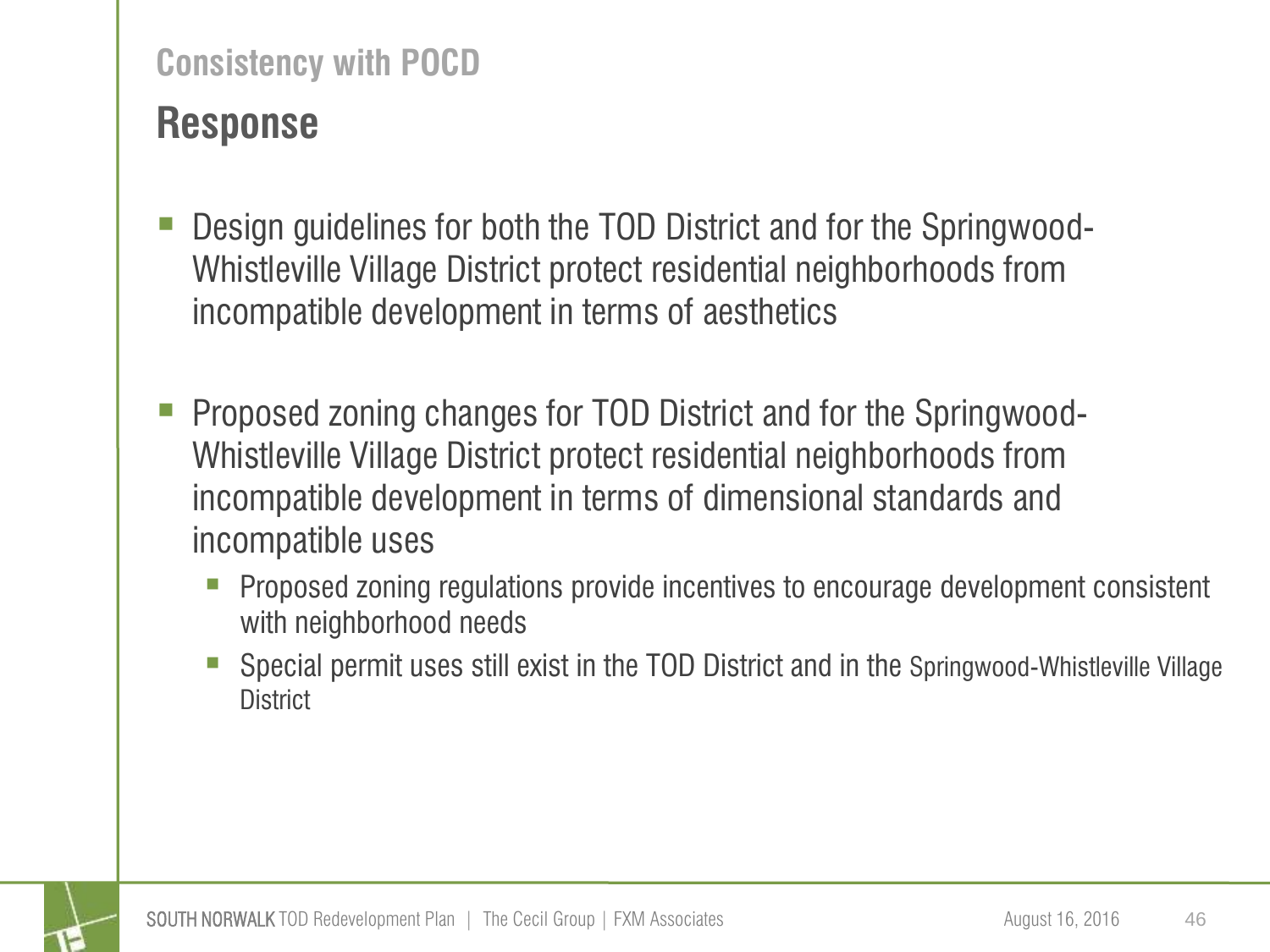# **Concerns Raised by Land Use Committee**

#### **POCD Recommendation**

 E.2.2.5 Consider designating a redevelopment area at the South Norwalk Station to help achieve goals for transit enhancements and transit-oriented development here

#### Concern

 Proposed zone change to TOD District greatly expands area originally envisioned for TOD

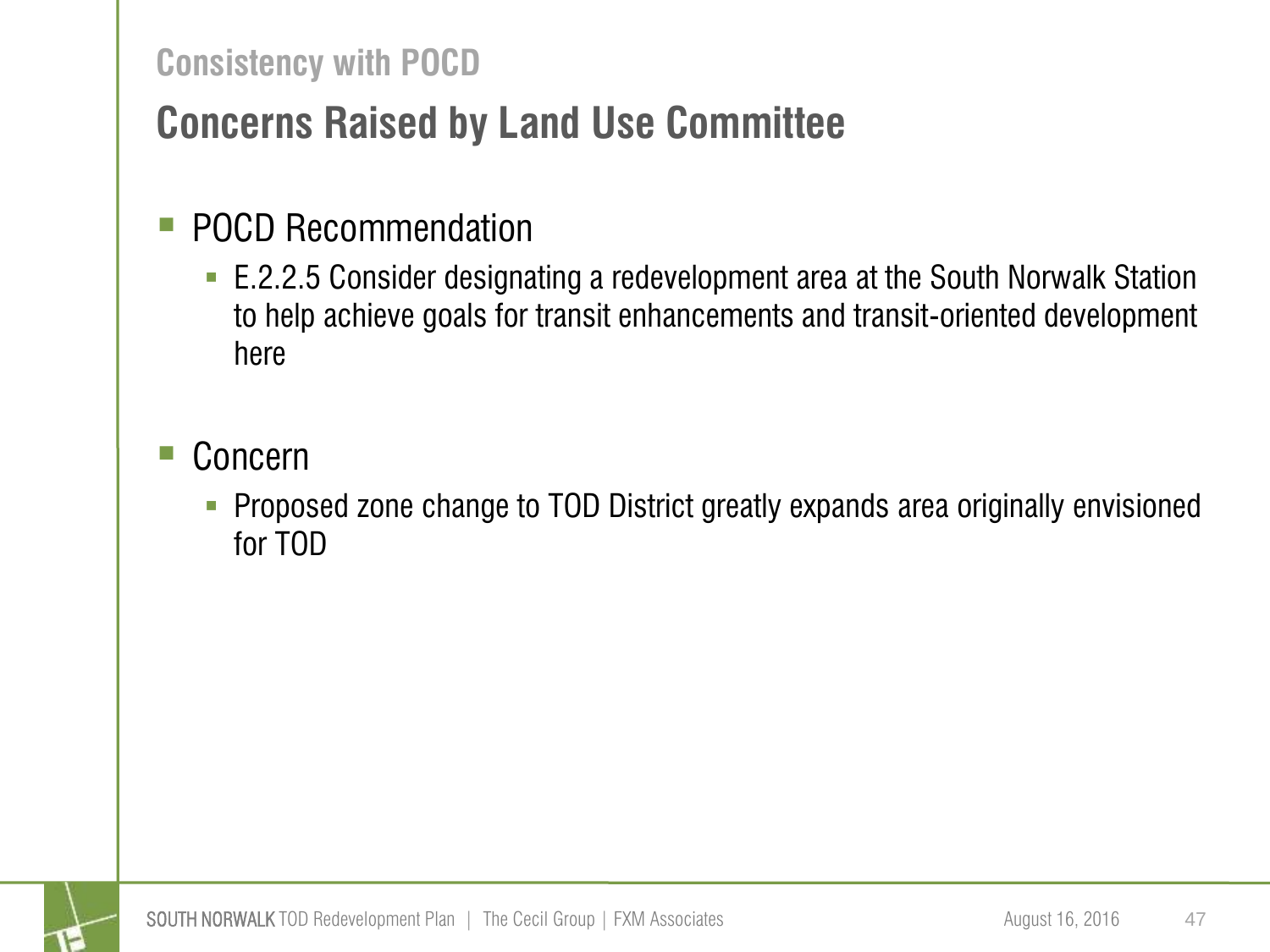# **Response Consistency with POCD**

■ TOD typically extends to a quarter-mile radius of a transit station